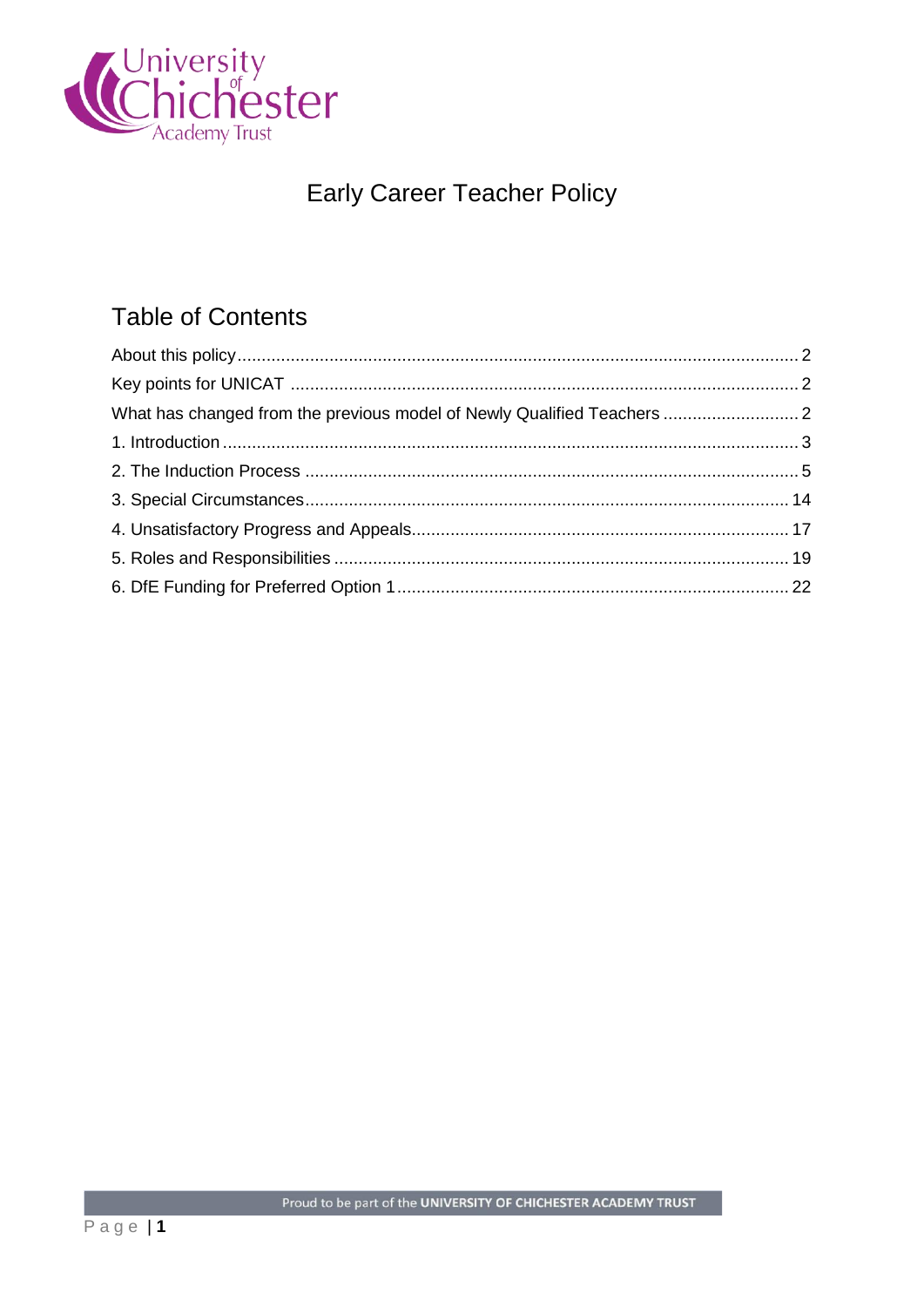

### <span id="page-1-0"></span>**About this policy**

This is statutory guidance from the Department for Education. This means that those involved in managing statutory induction arrangements must have regard to it when carrying out their relevant duties. The guidance covers those settings which are both required to or choose to offer induction to their early career teachers (ECTs). The term 'early career teacher' refers to a newly qualified teacher in their first or second year of induction.

### <span id="page-1-1"></span>**Key points for University of Chichester Academy Trust**

- All qualified teachers who are employed in a relevant school in England must, by law, have completed an induction period satisfactorily, subject to specified exemptions (see Annex A).
- Early Career Framework (ECF) based training is expected to be embedded as a central aspect of induction; it is not an additional training programme.
- University of Chichester Academy Trust has partnered with HISP Teaching School Hub as a delivery partner of the Education Development Trust (EDT), one of the national providers commissioned by the DfE to deliver the ECF.
- Monitoring and support throughout induction should be sufficient that there are no surprises when an ECT reaches a formal assessment point.

### <span id="page-1-2"></span>**What has changed from the previous model of Newly Qualified Teachers**

The following key changes have been made:

- The term early career teacher (ECT) replaces newly qualified teacher (NQT).
- The standard length of induction has been increased from one school year to two school years (see para 2.29).
- In addition to the 10% timetable reduction that ECTs receive in their first year of induction, ECTs will also receive a 5% timetable reduction in the second year of induction (see para 2.19).
- Schools are expected to deliver an induction period that is underpinned by the ECF (see para 2.39). Appropriate Bodies will have a role in checking that an ECF-based induction is in place (see para 5.11).
- The role of the mentor has been introduced (see para 2.42). The mentor will have a key role in supporting the ECT during induction and is separate to the role of the induction tutor (see para 2.43).
- There will be two formal assessment points, one midway through induction, and one at the end of the induction period (see para 2.52). These will be supported by regular progress reviews to monitor progress, to take place in each term where a formal assessment is not scheduled (see para 2.46).
- In cases where ECTs working part-time can demonstrate that they have met the Teachers' Standards, the Appropriate Body is able to reduce the length of the induction period and bring forward the final assessment point. This decision is only to be made in agreement with the ECT and once the ECT has completed a period covering, but not equivalent to, two school years (see para 3.5).
- The number of ad-hoc absences permitted has been extended, in line with the extended length of induction (see para 3.6).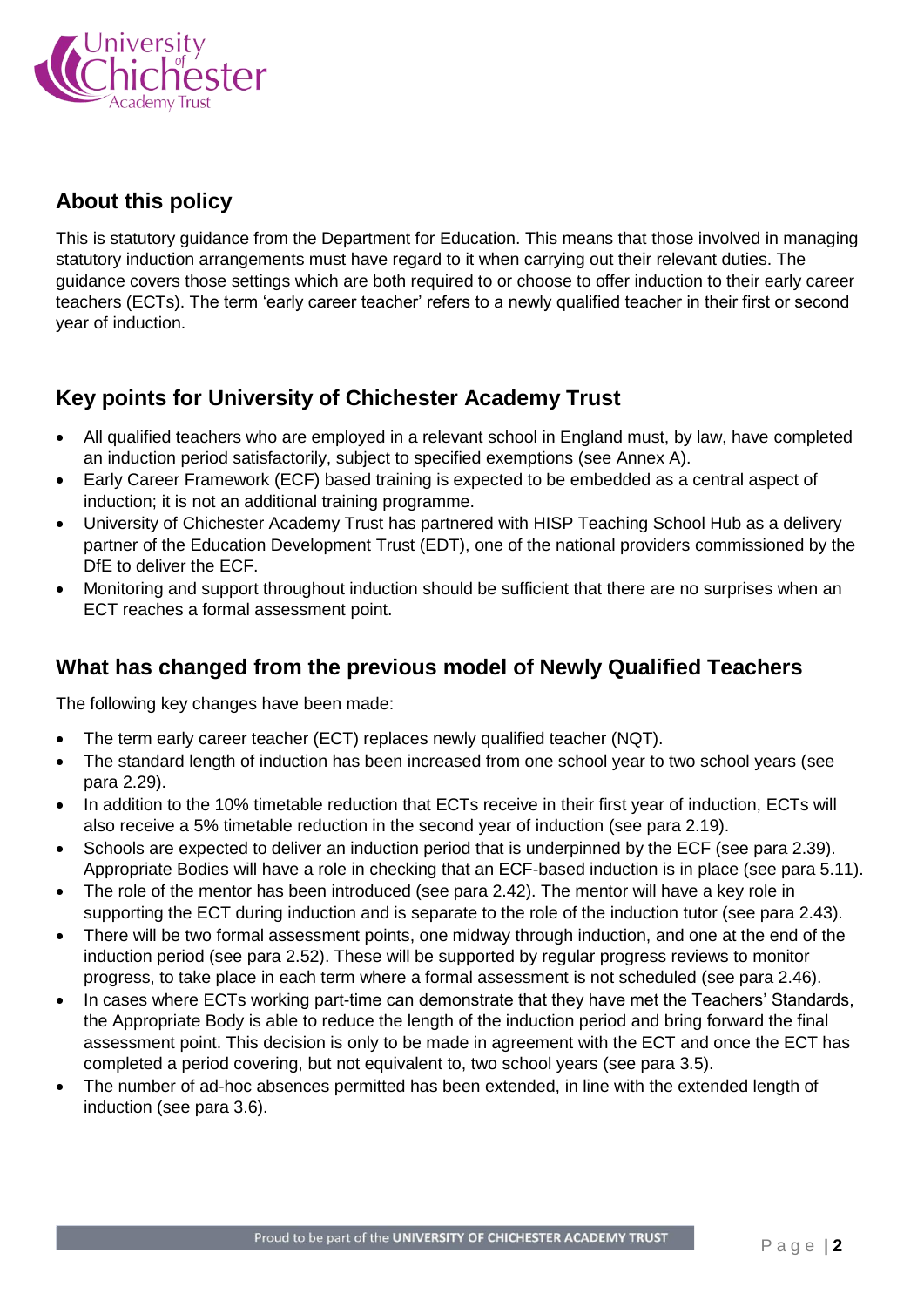### <span id="page-2-0"></span>**1. Introduction**

#### **Purpose of induction**

1.1 Statutory induction is the bridge between Initial Teacher Training and a career in teaching. It combines a structured programme of development, support and professional dialogue, underpinned by the Early Career Framework, with monitoring and an assessment of performance against the Teachers' Standards (see para 1.8). The programme should support the ECT and provide them with the necessary training to ensure that they can demonstrate that their performance against the Teachers' Standards is satisfactory by the end of the period. Induction should provide a foundation for ECTs and equip them with the tools to be an effective and successful teacher.

#### **The statutory framework**

- 1.2 The statutory provisions which underpin this guidance are sections 135A-C and 141C(1)(b) of the Education Act 2002, and the Education (Induction Arrangements for School Teachers) (England) Regulations 2012, as amended, (hereafter referred to as 'the Regulations').
- 1.3 This policy explains the provisions and helps individuals to comply with the 2012 Regulations, which came into effect on 1 September 2012, and which have been amended on several occasions since. The guidance is not a complete and authoritative statement of the law, but anyone exercising any function under the Regulations must have regard to the guidance.

#### **Transitional arrangements**

- 1.4 The Education (Induction Arrangements for School Teachers) (England) Regulations 2012, as amended with effect from 1 September 2021, extend induction from one year to two years. This will apply to ECTs who start their induction on or after 1 September 2021.
- 1.5 ECTs who, on 1 September 2021, had started but not completed their induction, hereafter referred to as 'the pre-September 2021 cohort' have until 1 September 2023 to complete induction within three terms<sup>1</sup>.
- 1.6 Where possible, University of Chichester Academy Trust should have regard to this amended statutory guidance in relation to ECTs who began their statutory induction before 1 September 2021. For example, where possible these ECTs should have an ECF-based induction and a mentor for the remainder of their one-year induction.

1.7 After 1 September 2023, when the transition period ends, all ECTs will be required to complete a two-year induction period. These ECTs should not restart induction, but rather complete what remains of a two-year induction. It is expected that they will be able to access ECF support and entitlements for the remainder of their induction.

<sup>1</sup> The pre-September 2021 cohort should continue to have regard to previous statutory guidance, last revised in April 2018. <https://www.gov.uk/government/publications/induction-for-newly-qualified-teachers-nqts>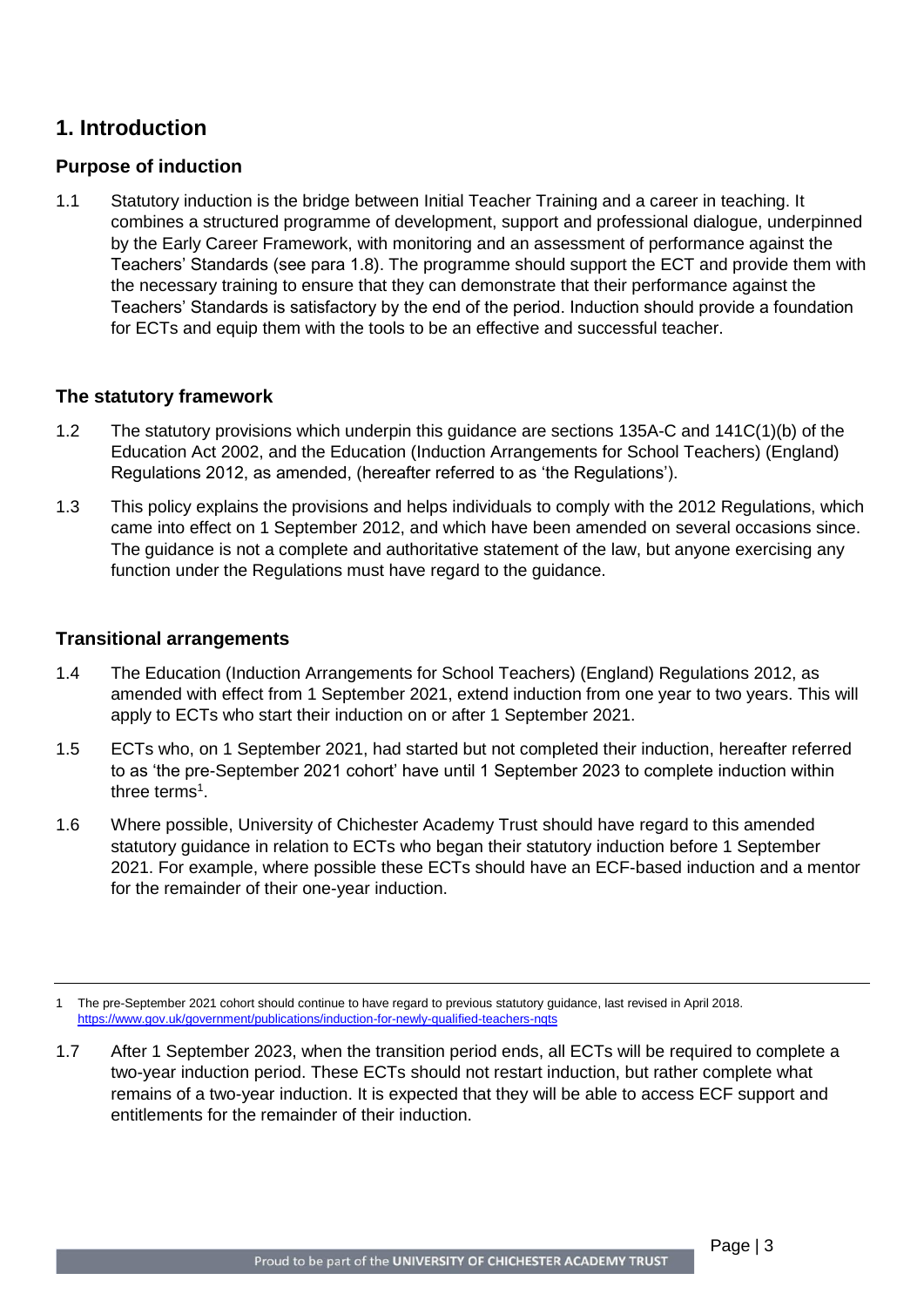#### **The relevant standards**

1.8 The Teachers' Standards will be used to assess an ECT's performance at the end of their induction period. The decision about whether an ECT's performance against the relevant standards is satisfactory upon completion of induction should take into account the ECT's work context and must be made on the basis of what can be reasonably expected of an ECT by the end of their induction period within the context of the standards. Judgements should reflect the expectation that ECTs have effectively consolidated their initial teacher training (ITT) and demonstrated their ability to meet the Teachers' Standards consistently over a sustained period in their practice. The ECF is not and should not be used as an assessment tool.

#### **Requirement to complete an induction period**

- 1.9 Subject to the exemptions listed in Annex A (see Schedule 1 of the Regulations), a qualified teacher cannot be employed as a teacher in a relevant school in England unless they have satisfactorily completed an induction period in accordance with the Regulations and this guidance. While ECTs are encouraged to start their induction as soon as possible after gaining qualified teacher status (QTS), there is no set time limit for starting or completing an induction period.
- 1.10 There is no legal requirement to satisfactorily complete an induction period if an ECT intends to work solely in the independent sector, an academy, a free school, a BSO, an independent nursery school or an FE institution. However, it may be possible for an ECT to serve a statutory induction period in such settings as set out in this guidance.

#### **Early career teachers may only serve one induction period**

1.11 An ECT has only one chance to complete statutory induction. An ECT who has completed induction and is judged to have failed to meet the Teachers' Standards at the end of their induction period, is not permitted to repeat induction (although they may appeal against the decision: see paras 4.9– 4.10). While such an ECT does not lose their QTS, they cannot be employed lawfully as a teacher in a relevant school, including any post where they would carry out specified work. Their name is included on the list of persons, held by the Teaching Regulation Agency, who have failed to satisfactorily complete an induction period.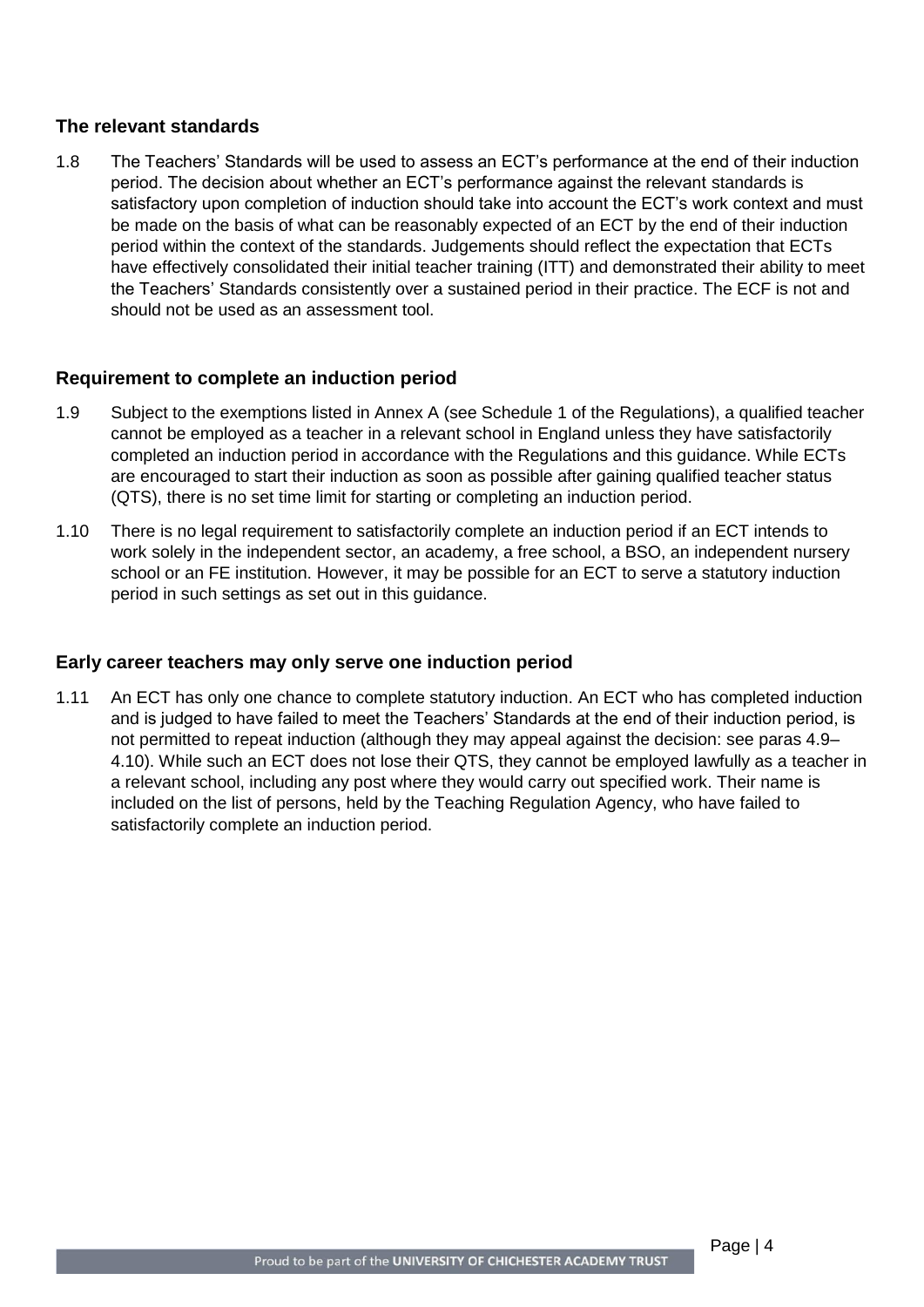### <span id="page-4-0"></span>**2. The Induction Process**

#### **Checking a teacher is eligible to start an induction period**

2.1 Before the ECT takes up post the Principal/Head must undertake pre- employment checks, which must be verified by the Appropriate Body upon registration.

#### **Qualified teacher status**

2.2 An ECT cannot undertake statutory induction (or a period of employment counting towards induction) unless they have been awarded QTS. The Principal/Head and Appropriate Bodies must check with the Teaching Regulation Agency that the individual holds QTS.

#### **Start date for induction**

- 2.3 The start date for induction will be determined by the Appropriate Body and should be agreed in advance with the Principal/Head and ECT.
- 2.4 The start date for induction should be the date when the ECT's induction programme formally commences. This may be a different date from when the ECT's contract starts.

#### **A suitable post for induction**

- 2.5 In order for the ECT to serve induction the Principal/Head and Appropriate Body must first agree that the post is suitable for this purpose. The Principal/Head of the institution in which an ECT is serving an induction period, and the Appropriate Body, are jointly responsible for ensuring that the supervision and training of the ECT meets their development needs. The duties assigned to the ECT, and the conditions under which they work, should be such as to facilitate a fair and effective assessment of the ECT's conduct and efficiency as a teacher against the Teachers' Standards. A suitable post is expected to:
	- have a Principal/Head in post who is able to make a recommendation about whether the ECT's performance against the Teachers' Standards is satisfactory;
	- have prior agreement with an Appropriate Body to act in this role to quality assure the induction process;
	- provide the ECT with an ECF-based induction programme;
	- provide the ECT with the necessary employment tasks, experience and support to enable them to demonstrate satisfactory performance against the Teachers' Standards throughout and by the end of the induction period;
	- include the appointment of an induction tutor who is expected to hold QTS;
	- include the appointment of a designated mentor who is expected to hold QTS;
	- provide the ECT with a reduced timetable to enable them to undertake activities in their induction programme (see paras 2.19 -2.20);
	- not make unreasonable demands upon the ECT;
	- not normally demand teaching outside the age range and/or subject(s) for which the ECT has been employed to teach;
	- not present the ECT, on a day-to-day basis, with discipline problems that are unreasonably demanding for the setting;
	- involve the ECT regularly teaching the same class(es);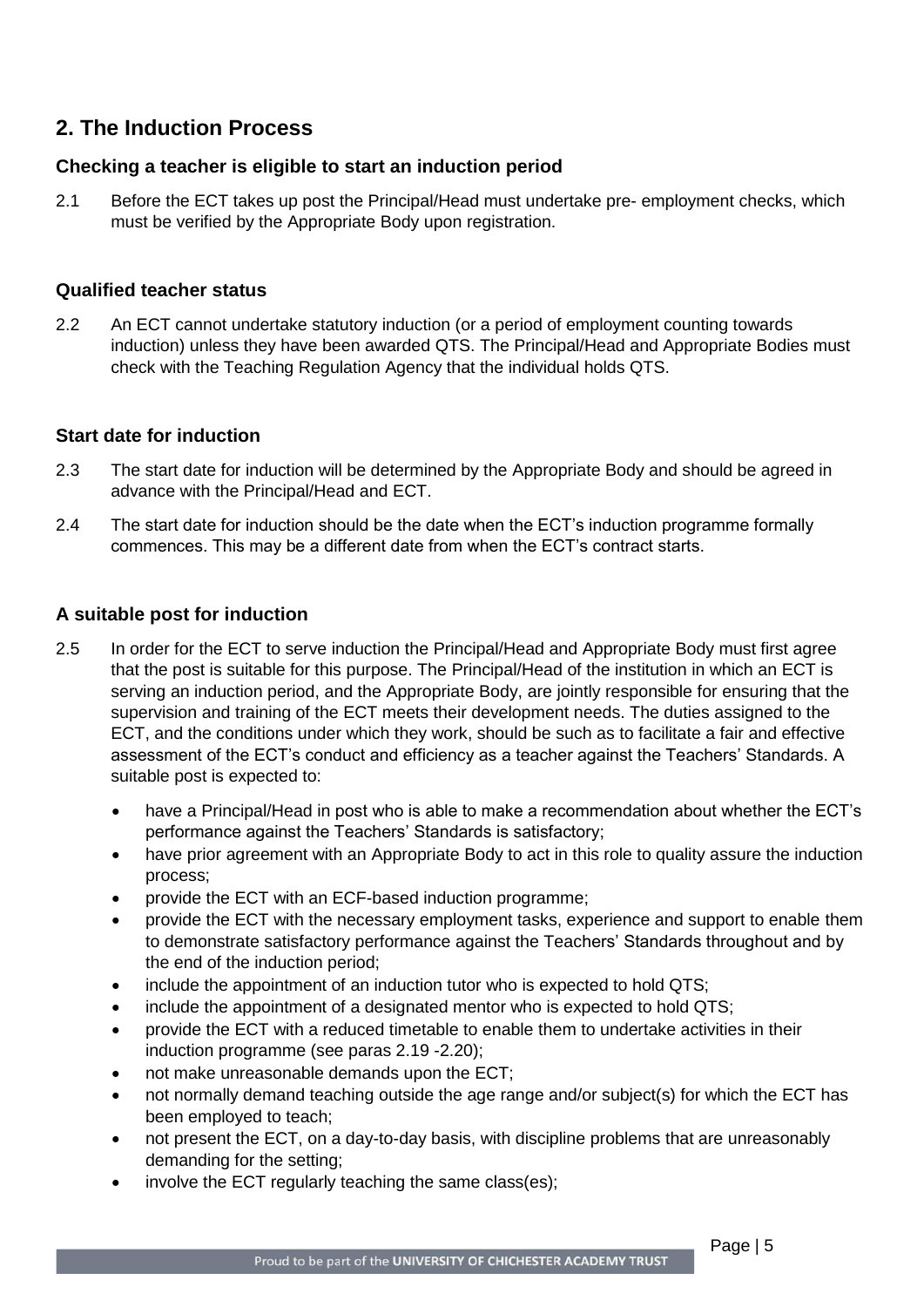- involve similar planning, teaching and assessment processes to those in which other teachers working in similar substantive posts in the institution are engaged in; and
- not involve additional non-teaching responsibilities without the provision of appropriate preparation and support (see para 2.38).
- 2.6 In addition, the local governing body must be satisfied that the institution has the capacity to support the ECT and that the Principal/Head is fulfilling their responsibilities.

#### **Ensuring a reduced timetable**

- 2.7 In a relevant school, the Principal/Head must ensure that the ECT has a reduced timetable. In the first year (terms 1-3) of induction an ECT must not teach more than 90% of the timetable of the school's existing teachers on the main pay range and in the second year (terms 4-6) of induction must not teach more than 95%. This time off timetable should be used to specifically enable ECTs to undertake activities in their induction programme.
- 2.8 This is in addition to the timetable reduction in respect of planning, preparation and assessment time (PPA) that all teachers receive.

#### **HISP Teaching School Hub and Education Development Trust (EDT)**

2.9 In line with the offer from HISP Teaching School Hub and their preferred partner, University of Chichester Academy Trust will link with the HISP Teaching School Hub to provide the framework and support structures for the implementation of the ECF for all ECTs. The Appropriate Body for University of Chichester Academy Trust will be as follows:

The HISP Teaching School Hub – ECT Manager

#### **Registering the ECT with the Appropriate Body**

2.10 Once an ECT has been appointed, the Principal/Head must notify the Appropriate Body in advance of the ECT taking up post. Failure to do so may delay the start of the induction period.

#### **Named contact at the Appropriate Body**

Lead - David Higginbottom - Email: d.higginbottom@hispmat.org Telephone: 02380 011152 Admin - Emma Langley - Email: e.langley@hispmat.org Telephone: 02380 246588

2.11 At registration, the Appropriate Body should provide the ECT with a named contact with whom they may raise any concerns about their induction programme that they are unable to resolve. This person should not be directly involved in monitoring or supporting the ECT or in making decisions about satisfactory completion of induction.

#### **Informing the Teaching Regulation Agency of ECT appointments**

2.12 Appropriate Bodies should inform the Teaching Regulation Agency of any ECTs who start an induction period or who have taken up a post in which to continue their induction.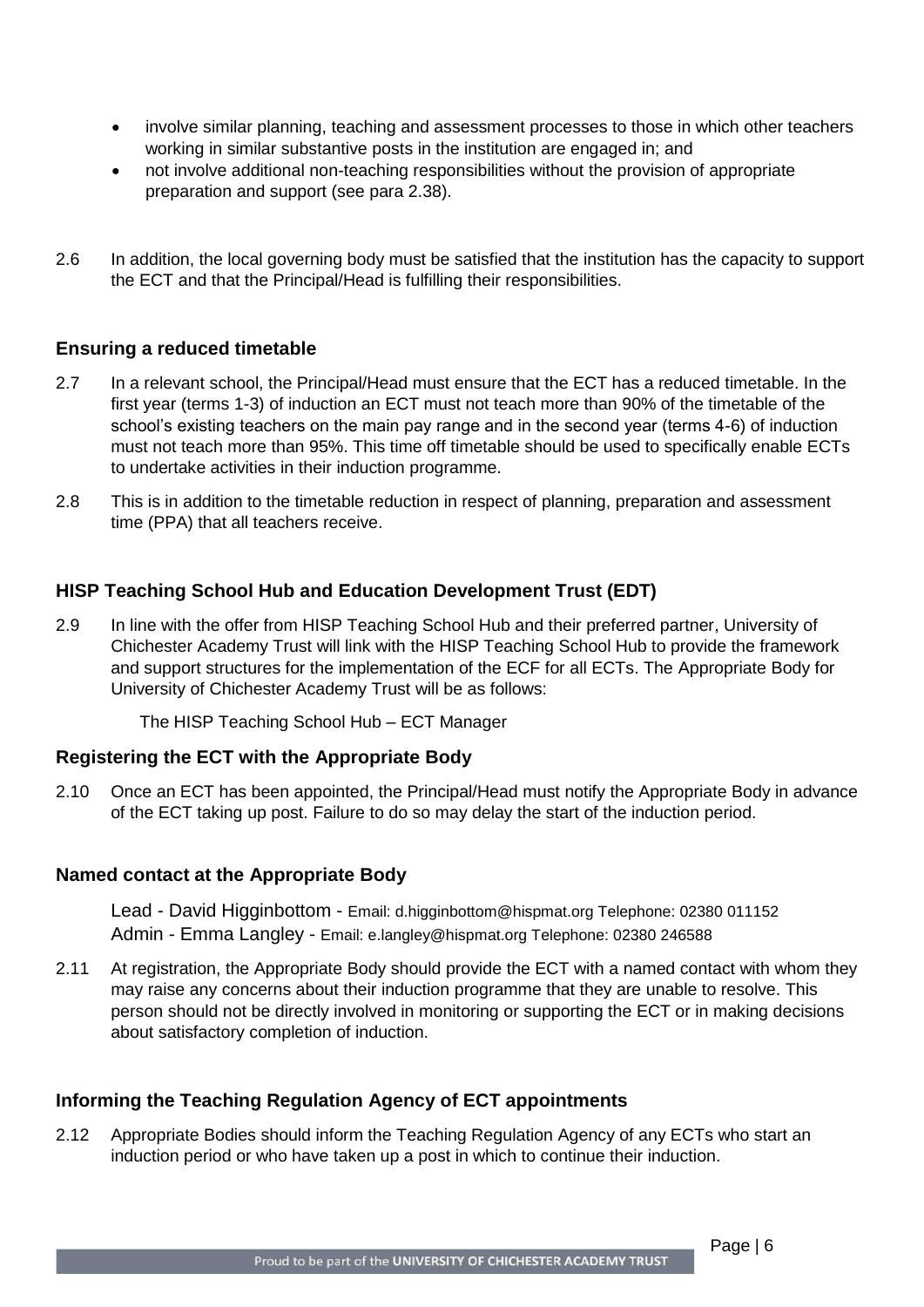#### **Determining the length of the induction period**

- 2.13 The length of the induction period an ECT is required to serve, whether the teaching post in which they are doing so is part-time or full-time, is the full-time equivalent of two school years. This usually consists of six school terms, divided into two periods each consisting of three school terms (see para 2.35).
- 2.14 In some exceptional circumstances the length of an induction period may be reduced. For further details, see Section 3: Special Circumstances.

#### **Minimum period of continuous employment that can count towards induction**

2.15 The minimum period that can be counted towards completion of the induction period (for both fulltime and part-time ECTs) is continuous employment equivalent to one term (based on an institution that operates three terms in a school year). This applies to both permanent and long-term supply teaching posts. It also reflects the need for each ECT to work in a stable environment and receive a supported and pre-planned induction programme. In addition, it is important that the ECT is in post long enough to be able to receive sufficient monitoring and feedback and prepare for a fair and reasonable assessment of their performance. It would be very difficult to do this against all of the Teachers' Standards over a period of less than one term.

#### **Length of the induction period for an ECT who works part-time**

- 2.16 ECTs serving induction on a part-time basis at any point will need to serve the fulltime equivalent (FTE) of two full school years (based on a school year of three terms). Therefore, an ECT working part-time as a 0.5 FTE will need to serve induction for four school years.
- 2.17 It is for UNICAT and HISP Teaching School Hub to decide in each individual case the length of the induction period required which is fair and takes full account of the ECT's working pattern.
- 2.18 In cases where part-time ECTs have completed a period covering but not equivalent to two full school years and can demonstrate that they meet the Teachers' Standards they may be able to have their induction period reduced (see para 3.5 on reductions).

#### **Monitoring, support and assessment during induction**

- 2.19 A suitable monitoring and support programme must be put in place for the ECT, structured to meet their professional development needs (including the development needs of part-time ECTs). This is expected to include:
	- a programme of training that supports the ECT to understand and apply the knowledge and skills set out in the Early Career Framework's evidence ('learn that') statements and practice ('learn how to') statements;
	- regular one to one mentoring sessions from a designated mentor who is expected to hold QTS and has the time and ability to carry out the role effectively;
	- support and guidance from a designated induction tutor who is expected to hold QTS and has the time and ability to carry out the role effectively;
	- observation of the ECT's teaching with written feedback provided;
	- professional reviews of progress conducted by the induction tutor to set and review development targets against the Teachers' Standards; and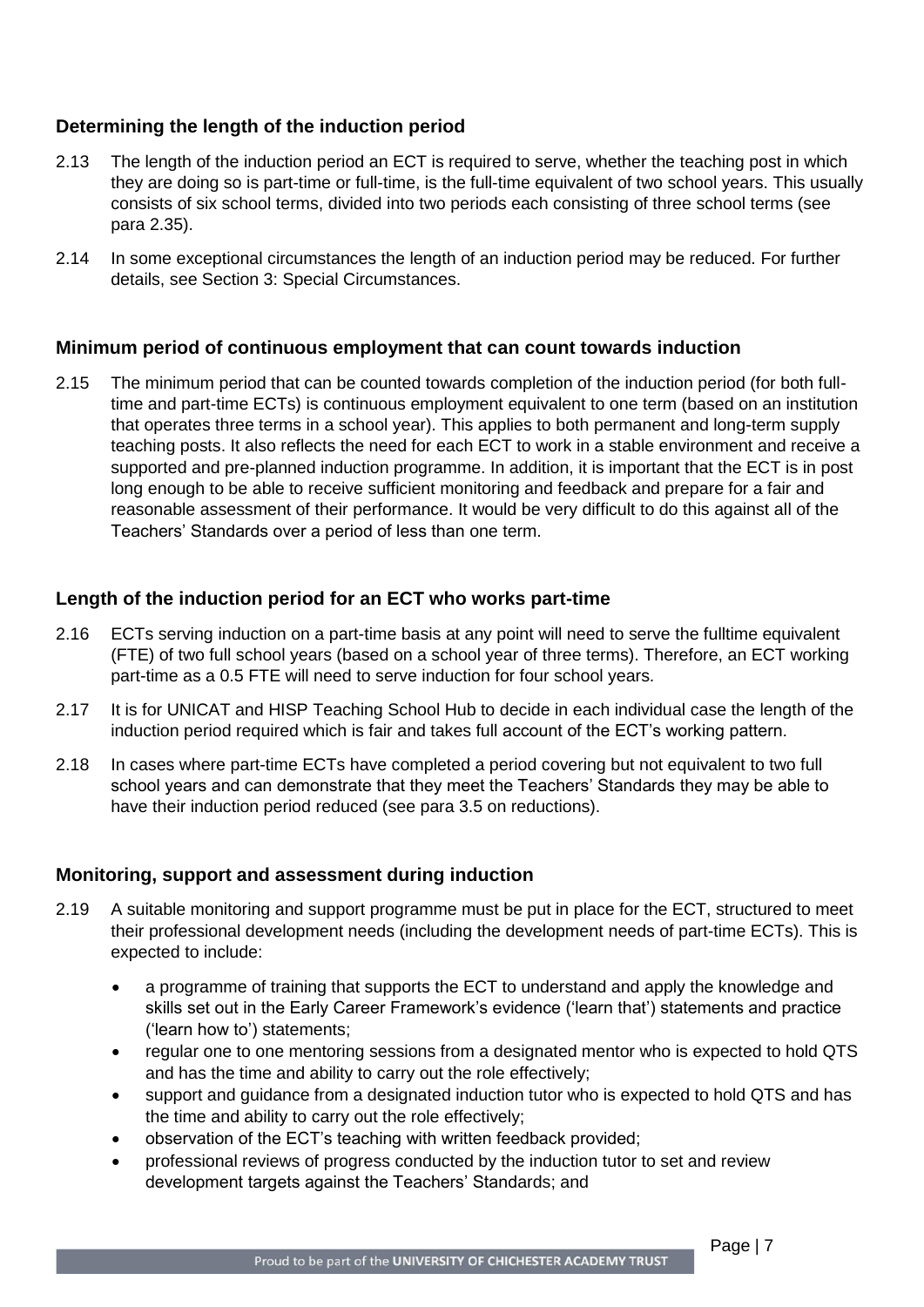ECT's observation of experienced teachers either in the ECT's own academy or in another academy where effective practice has been identified.

#### **Early Career Framework<sup>2</sup> based training**

- 2.20 The Principal/Head is expected to ensure that ECTs receive a programme of training that enables the ECT to understand and apply the knowledge and skills set out in each of the ECF evidence ('learn that') statements and practice ('learn how to') statements. Early Career Framework-based training is expected to be embedded as a central aspect of induction; it is not an additional training programme.
- 2.21 There are three approaches schools can choose from to enable the delivery of an ECF based induction. UNICAT's preferred model is that of a Funder Led Programme, through HISP Teaching School Hub and EDT. However, the three approaches are:
	- **A funded provider led programme** Schools can choose to work with providers accredited by the Department for Education who will design and deliver a programme of face-to-face and online training to ECTs and their mentors. This programme is funded by the Department for Education.
	- **Academies deliver their own training using DfE accredited materials and resources** Academies use freely available DfE accredited materials<sup>3</sup>, which includes ready to use materials and resources for new teachers and mentors, to deliver their own ECT and mentor support. These materials have been accredited by the Department for Education and quality assured by the Education Endowment Foundation.
	- **Academies design and deliver their own two-year induction programme for ECTs based on the ECF**.

2 Early Career Framework available at : <https://www.gov.uk/government/publications/early-career-framework>

3 Materials available at: [https://www.early-career-framework.education.gov.uk](https://www.early-career-framework.education.gov.uk/)

#### **Appointment of an induction tutor**

2.22 The Principal/Head should identify a person to act as the ECT's induction tutor, to provide regular monitoring and support, and coordination of assessment. The induction tutor is expected to hold QTS and have the necessary skills and knowledge to work successfully in this role and be able to assess the ECT's progress against the Teachers' Standards. This is a very important element of the induction process, and the induction tutor must be given sufficient time to carry out the role effectively and to meet the needs of the ECT. The induction tutor will need to be able to make rigorous and fair judgements about the ECT's progress in relation to the Teachers' Standards. They will need to be able to recognise when early action is needed in the case of an ECT who is experiencing difficulties. It may, in some circumstances, be appropriate for the Principal/Head to be the induction tutor. The induction tutor is a separate role to that of mentor (see para 2.43).

#### **Appointment of a mentor**

2.23 The Principal/Head should identify a person to act as the ECT's mentor, to provide regular mentoring. The mentor is expected to hold QTS and have the necessary skills and knowledge to work successfully in this role. Mentoring is a very important element of the induction process and the mentor is expected to be given adequate time to carry out the role effectively and to meet the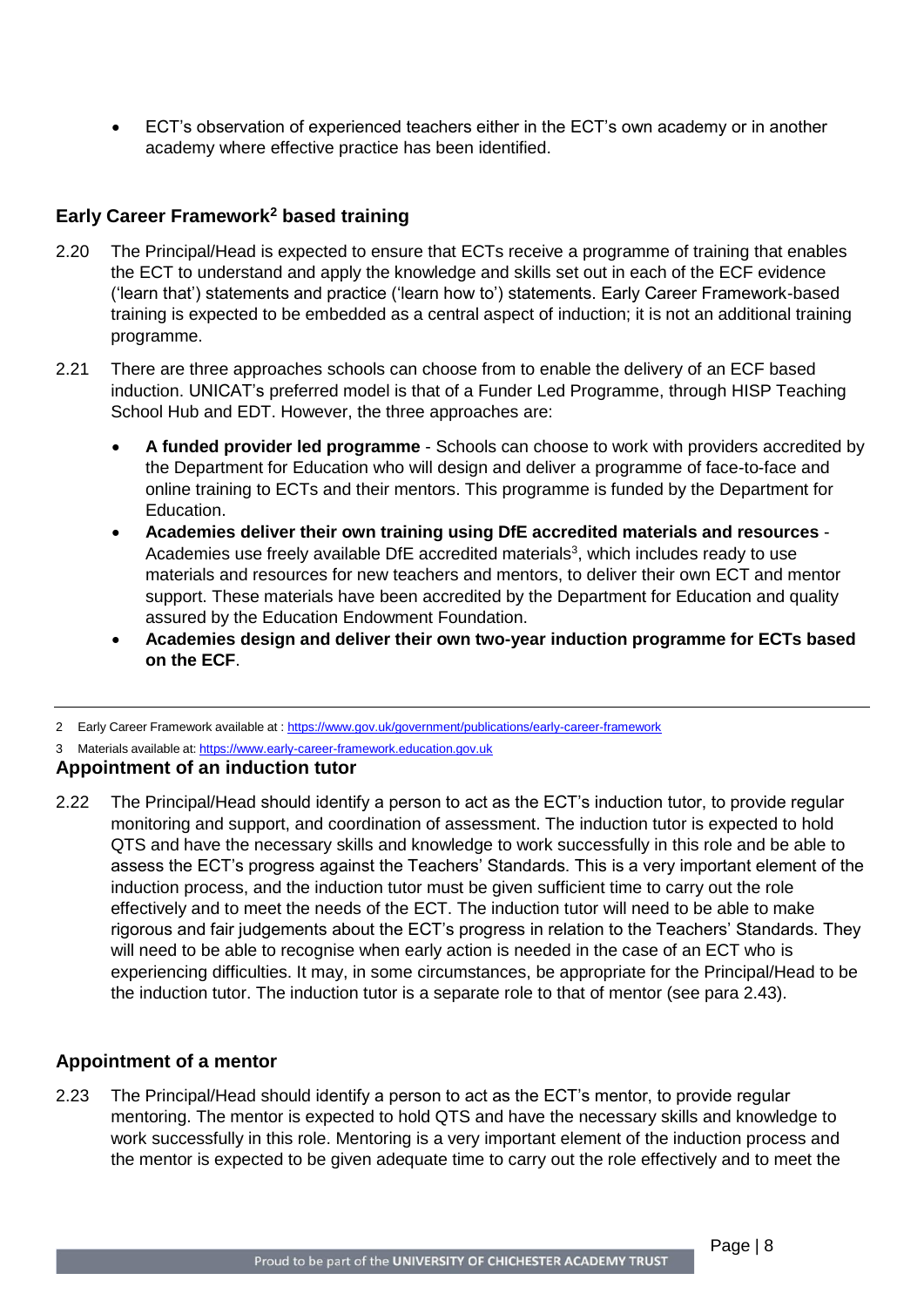needs of the ECT. This includes attending regular mentoring sessions and mentor training where appropriate.

2.24 The mentor and the induction tutor are two discrete roles with differing responsibilities, and it is expected that these roles should be held by different individuals. In exceptional circumstances it may be necessary for the Principal/Head to designate a single teacher to fulfil both roles, which may be the Principal/Head themselves. Where this is the case the Principal/Head should ensure that the induction tutor understands that they are fulfilling two discrete roles and that adequate safeguards are put in place to ensure that the mentoring support offered to the ECT is not conflated with assessment of the ECT against the Teachers' Standards.

#### **Observation of the ECT's teaching practice**

- 2.25 An ECT's teaching is expected to be observed at regular intervals throughout their induction period to facilitate a fair and effective assessment of the ECT's teaching practice, conduct and efficiency against the Teachers' Standards. Observations of the ECT may be undertaken by the induction tutor or another suitable person from inside or outside the institution.
- 2.26 It is also expected that:
	- the observer holds QTS;
	- the ECT and the observer meet to review any teaching that has been observed, with arrangements for post-observation review meetings made in advance;
	- feedback from the observation is provided in a prompt manner and is constructive, with a brief written record made on each occasion; and
	- any written record will indicate where any development needs have been identified.

#### **Professional progress reviews of the ECT**

- 2.27 The induction tutor is expected to review the ECT's progress against the Teachers' Standards throughout the induction period, with progress reviews taking place in each term where a formal assessment (see paras 2.52 – 2.57) is not scheduled.
- 2.28 Progress reviews are expected to be informed by existing evidence of the ECT's teaching and to be conducted with sufficient detail to ensure that there is nothing unexpected for the ECT when it comes to their formal assessment.
- 2.29 Progress reviews are not formal assessments and there is no requirement for ECTs to create evidence specifically to inform a progress review. ECTs are expected, nonetheless, to engage with the process and provide copies of existing evidence as agreed with the induction tutor.
- 2.30 A written record of each progress review is expected to be retained and provided to the ECT after each meeting, with the record clearly stating whether the ECT is on track to successfully complete induction, briefly summarising evidence collected by the induction tutor and stating the agreed development targets. It is also expected that objectives are reviewed and revised in relation to the Teachers' Standards and the needs and strengths of the individual ECT.
- 2.31 Where the induction tutor is not the Principal/Heads, it is expected that they also update the Principal/Head on the ECT's progress after each progress review.
- 2.32 It is expected that the induction tutor notifies the Appropriate Body and ECT after each progress review stating whether the ECT is making satisfactory progress. Where the induction tutor believes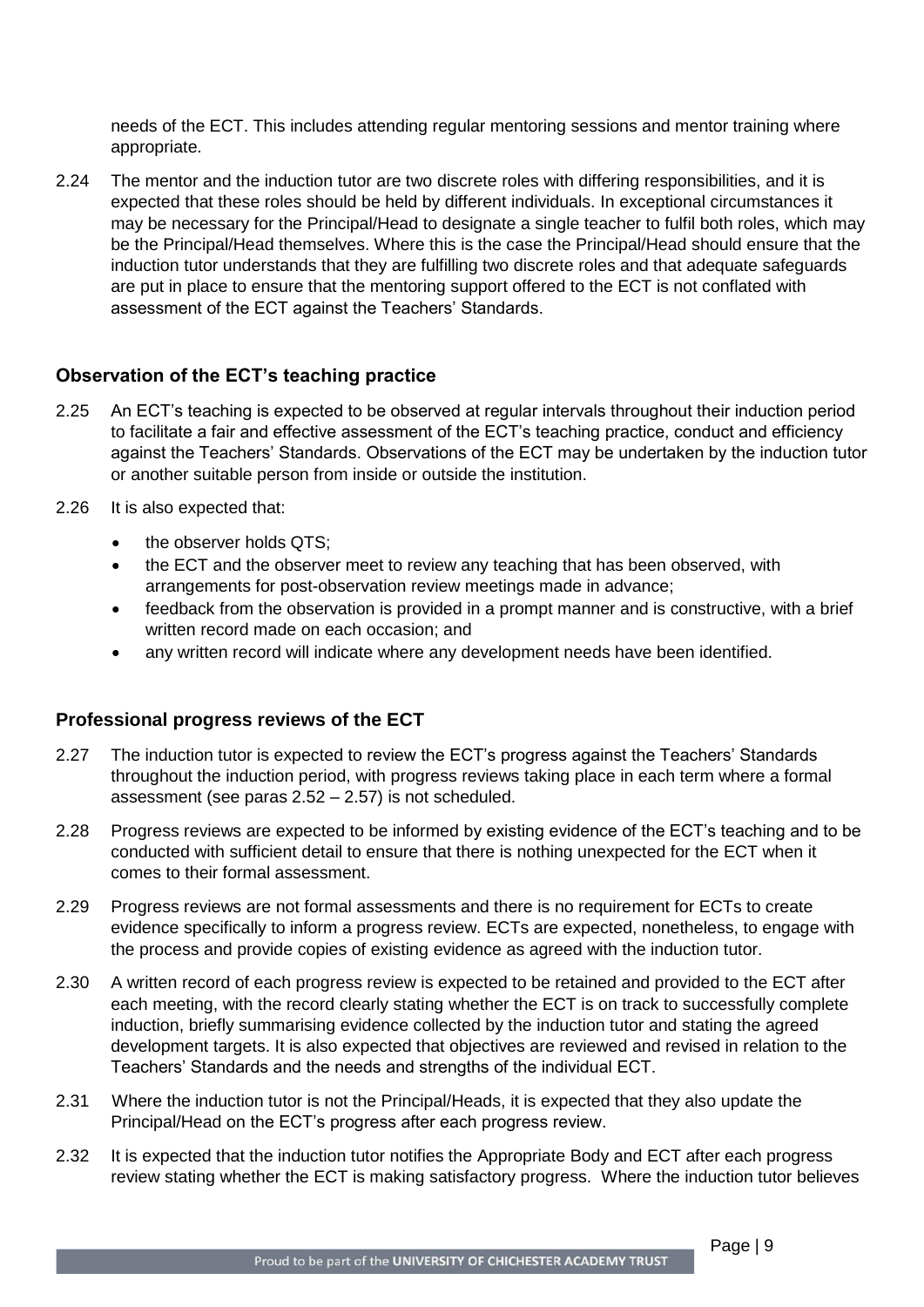the ECT is not making satisfactory progress (see para 4.1) it is expected they outline the plan they have put in place to assist the ECT in getting back on track. It is expected that schools maintain regular contact with the Appropriate Body throughout induction, keeping them apprised of the ECT's progress and providing copies of progress reviews if requested.

#### **Formal assessments**

- 2.33 ECTs should have formal assessments carried out by either the Principal/Head or the induction tutor. Mentors should not carry out formal assessments unless they are also acting as the induction tutor (see Section 5 for further information about roles and responsibilities). ECTs should receive an assessment in the final term of the first year (term 3) and in the final term of the second year of induction (term 6). It is for institutions and ECTs to agree exactly when the assessment dates are set. Evidence used in assessments should be clear and transparent and copies provided to the ECT and Appropriate Body.
- 2.34 Evidence for assessments must be drawn from the ECT's work as a teacher during their induction. To ensure evidence gathering is not burdensome for the ECT, formal assessment meetings should be informed by evidence gathered during progress reviews and assessment periods leading up to the formal assessment. This will consist of existing documents and working documents. There is no need for the ECT to create anything new for the formal assessment, they should draw from their work as a teacher and from their induction programme. Judgements made during the induction period should relate directly to the Teachers' Standards and should not be made against the ECF (see paragraph 1.8).
- 2.35 ECTs should be kept up to date on their progress. **There should be nothing unexpected.**
- 2.36 Formal assessment reports should be completed for both formal assessments. These reports should clearly show assessment of the ECT's performance against the Teachers' Standards at the time of the assessment.
- 2.37 The final assessment meeting is at the end of the induction period, and will form the basis of the Principal/Heads' recommendation to the Appropriate Body as to whether, having completed their induction period, the ECT's performance against the Teachers' Standards is satisfactory, unsatisfactory, or whether or not an extension should be considered. This recommendation should be recorded on the final assessment report.
- 2.38 Once assessment reports have been completed, the ECT should add their comments. They should then be signed by the induction tutor, Principal/Head and the ECT. Once signed, the ECT should be given the original and a copy sent to the Appropriate Body shortly after each meeting, and within 10 working days of the final assessment meeting. These may be submitted electronically.

#### **Interim assessments**

2.39 When an ECT leaves a post after completing one term or more in an institution but before the next formal assessment would take place, the induction tutor or Principal/Head is expected to complete an interim assessment. This is expected to take place before the ECT leaves their post to ensure that the ECT's progress and performance since the last assessment are captured. This is especially important where concerns about progress may have arisen. The information recorded on the interim assessment report will help to ensure that induction can be continued effectively in any subsequent post. This is also required if the ECT leaves during their final term of induction.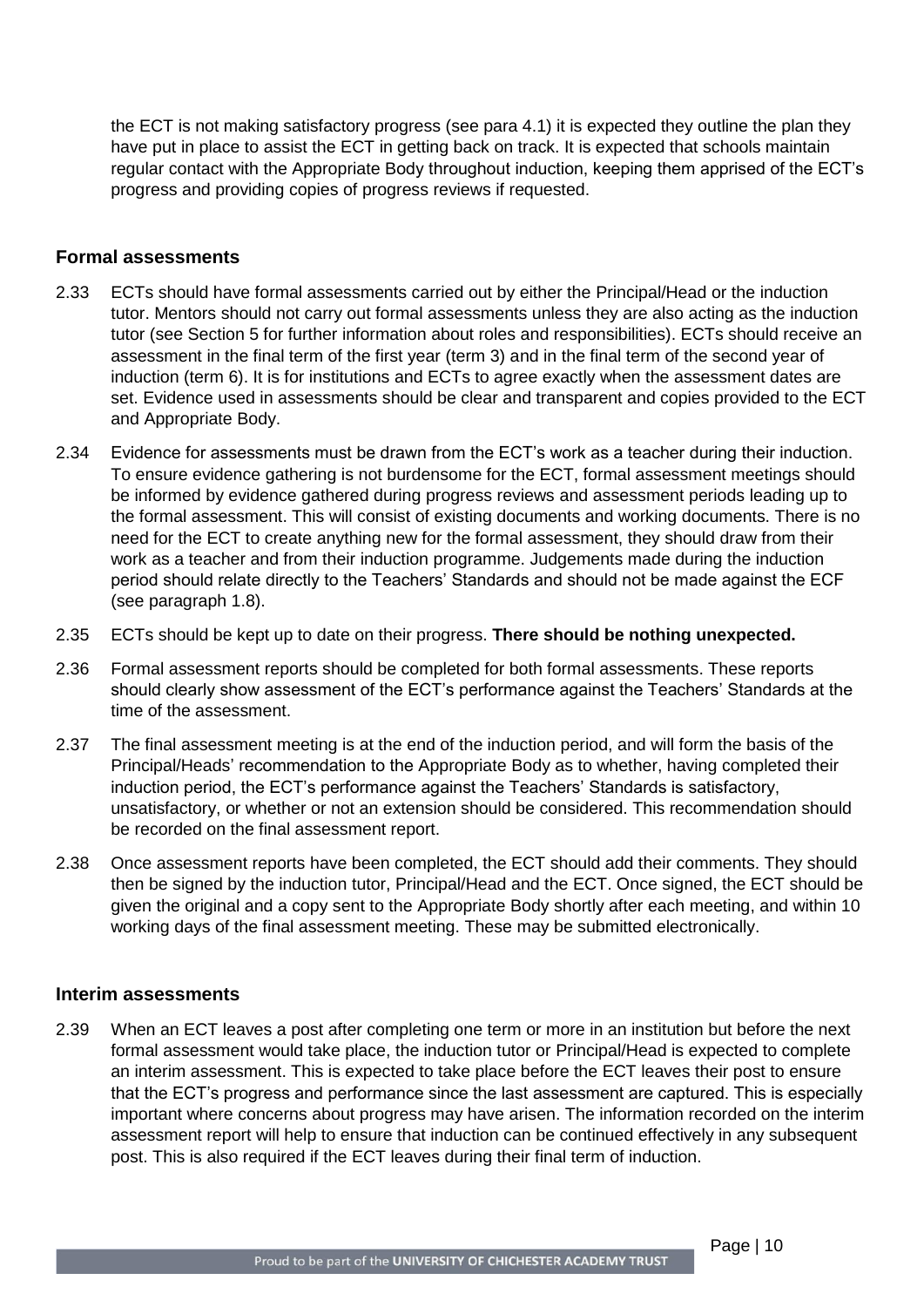#### **Raising concerns**

2.40 An ECT is normally expected to raise any concerns about their induction programme with their induction tutor in the first instance. If the matter is not resolved, the ECT may notify the named contact at the Appropriate Body (see para 2.27) who should, as soon as possible, investigate the issues raised.

#### **Completing the induction period**

- 2.41 An ECT completes their induction period when they have served:
	- the full-time equivalent of two standard school years (usually six terms, based on a school year of three terms); or
	- a reduced period of a minimum of one term (as agreed with the Appropriate Body) based on previous teaching experience (see paras 3.2– 3.4); or
	- a reduced period of induction for part time teachers covering but not equivalent to two years (as agreed with the Appropriate Body) (see para 3.5); or
	- an extension to that period, as a consequence of absences occurring during the period; or
	- an extension following a decision by the Appropriate Body or the Appeals Body<sup>4</sup>
- 2.42 The Appropriate Body makes the final decision as to whether an ECT's performance against the Teachers' Standards is satisfactory, drawing on the recommendation of the Principal/Head.
- 2.43 Within 20 working days of receiving the Principal/Heads' recommendation, the Appropriate Body must decide whether the ECT:
	- has performed satisfactorily against the Teachers' Standards and thereby satisfactorily completed their induction period;
	- requires an extension of the induction period; or
	- has failed to satisfactorily complete the induction period.
- 2.44 In making this decision the Appropriate Body must consider the Principal/Heads' recommendation and all available evidence including any written representations from the ECT.
- 2.45 The Appropriate Body must, within three working days of making the decision, make written notification of the decision to: the ECT; the Principal/Head (in whose institution the ECT was working at the end of their induction); and the employer (if other than the Appropriate Body itself). They must also notify the Teaching Regulation Agency and should do so within three working days in the case of decisions to fail or extend the ECT's induction, and via the termly return for other notifications.
- 2.46 If the Appropriate Body decides to extend the period of induction or that the ECT has failed to complete their induction period satisfactorily, they must inform the ECT of their right to appeal against this decision, with the name and address of the Appeals Body (the Teaching Regulation Agency), and the deadline for submitting an appeal. The ECT must notify the Teaching Regulation Agency that they wish to appeal the decision within 20 working days, after which the right of appeal expires except in exceptional circumstances.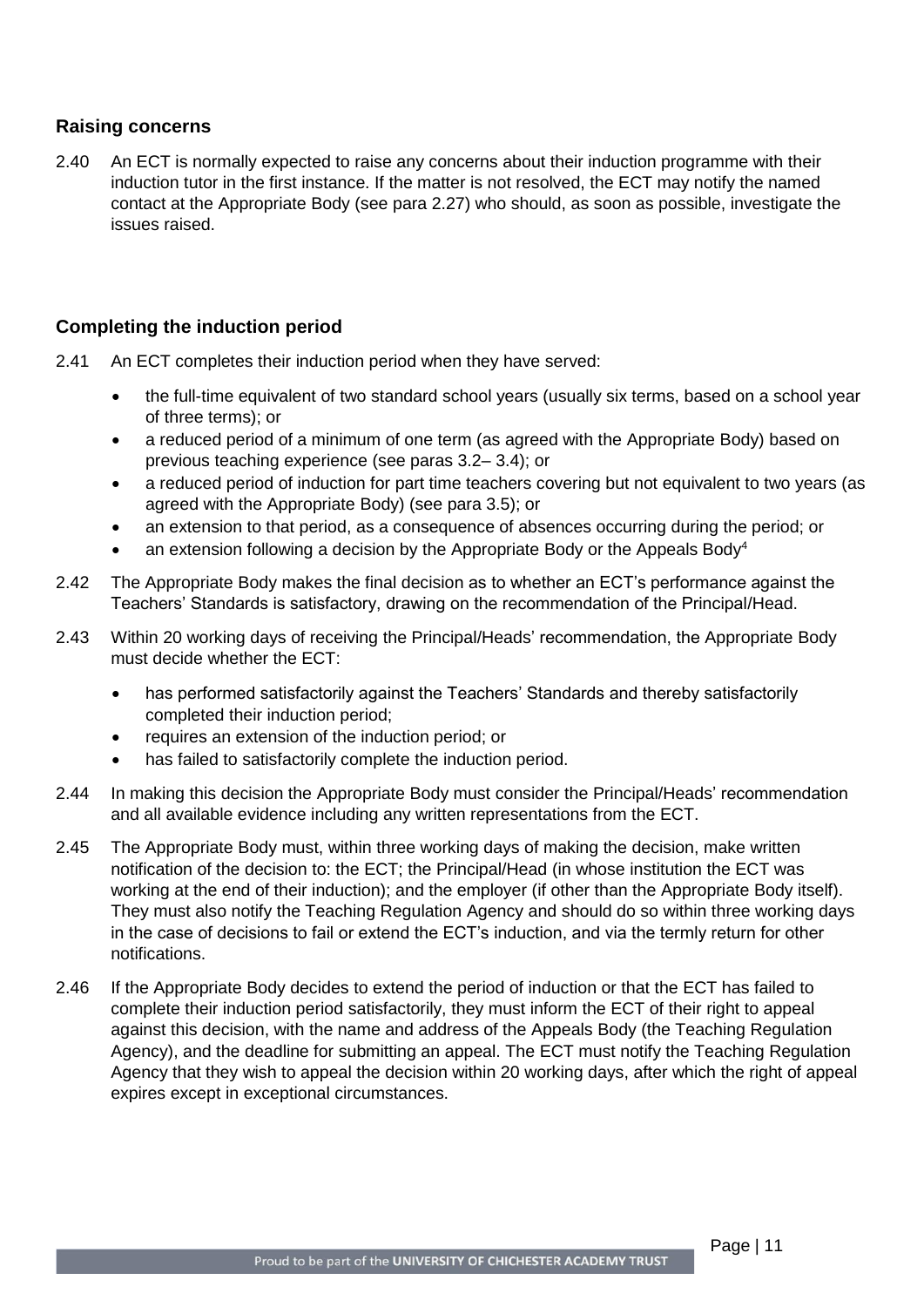- 4 The Appeals Body is the Teaching Regulation Agency
- 2.47 Failure to complete the induction period satisfactorily means that the ECT is no longer eligible to be employed as a teacher in a maintained school, a maintained nursery school, a non-maintained special school or a pupil referral unit. However, this does not prevent them from teaching in other settings where statutory induction is not mandatory.
- 2.48 An ECT working in a relevant school who has failed induction must be dismissed within ten working days of them giving notice that they do not intend to exercise their right to appeal, or from when the time limit for making an appeal expires without an appeal being brought. If the ECT's appeal is heard, and they have been judged as having failed induction, the employer should dismiss the ECT within ten working days of being told of the outcome of the hearing.
- 2.49 The Teaching Regulation Agency must ensure that the name of the person who has failed induction is included on the list of persons who have failed to satisfactorily complete an induction period and notify them of their inclusion. This must only be done once the time limit for making an appeal against the decision has expired or following dismissal of such an appeal.

#### **Record keeping/retention**

- 2.50 The Appropriate Body is responsible for keeping a record of each ECT it has registered for induction. It should also monitor the return of progress review outcomes and assessment reports and contact the institution concerned when these documents have not been submitted or signed on time. Records should state the date an ECT starts a period of employment counting towards induction, how much of the period has been completed, changes in working patterns and any absences. These should be noted when submitting progress review records and on assessment reports at the end of each formal assessment period (see paras 2.46- 2.57). The Principal/Head should notify the Appropriate Body if an ECT leaves the institution before completing the period. The Appropriate Body will then notify the Teaching Regulation Agency.
- 2.51 Where an ECT has already completed part of their period in another institution, the Principal/Head should contact the ECT's previous Appropriate Body to obtain copies of any progress review records or assessment reports (including any interim assessments). They should establish how much induction time remains to be served and alert the new Appropriate Body to any concerns that have been raised about the ECT's progress by previous employers.
- 2.52 The Teaching Regulation Agency keeps records of teachers who have completed or part-completed induction. Details of teachers who have passed or failed induction are available to employers through the Employer Access Online service. As the Appeals Body, the Teaching Regulation Agency also keeps records of all appeals.
- 2.53 It is recommended that assessment reports are retained by both the institution and the Appropriate Body for a minimum of six years. If there are reasons for the institution and the Appropriate Body to retain records for longer than six years, they may do so as long as they comply with the Data Protection Act. ECTs are advised to retain the original copies of their own assessment reports.

#### **Confidentiality and data protection**

2.54 Principal/Heads, induction tutors, Appropriate Bodies and the Teaching Regulation Agency should ensure that arrangements are in place to facilitate the effective protection and secure transfer of data.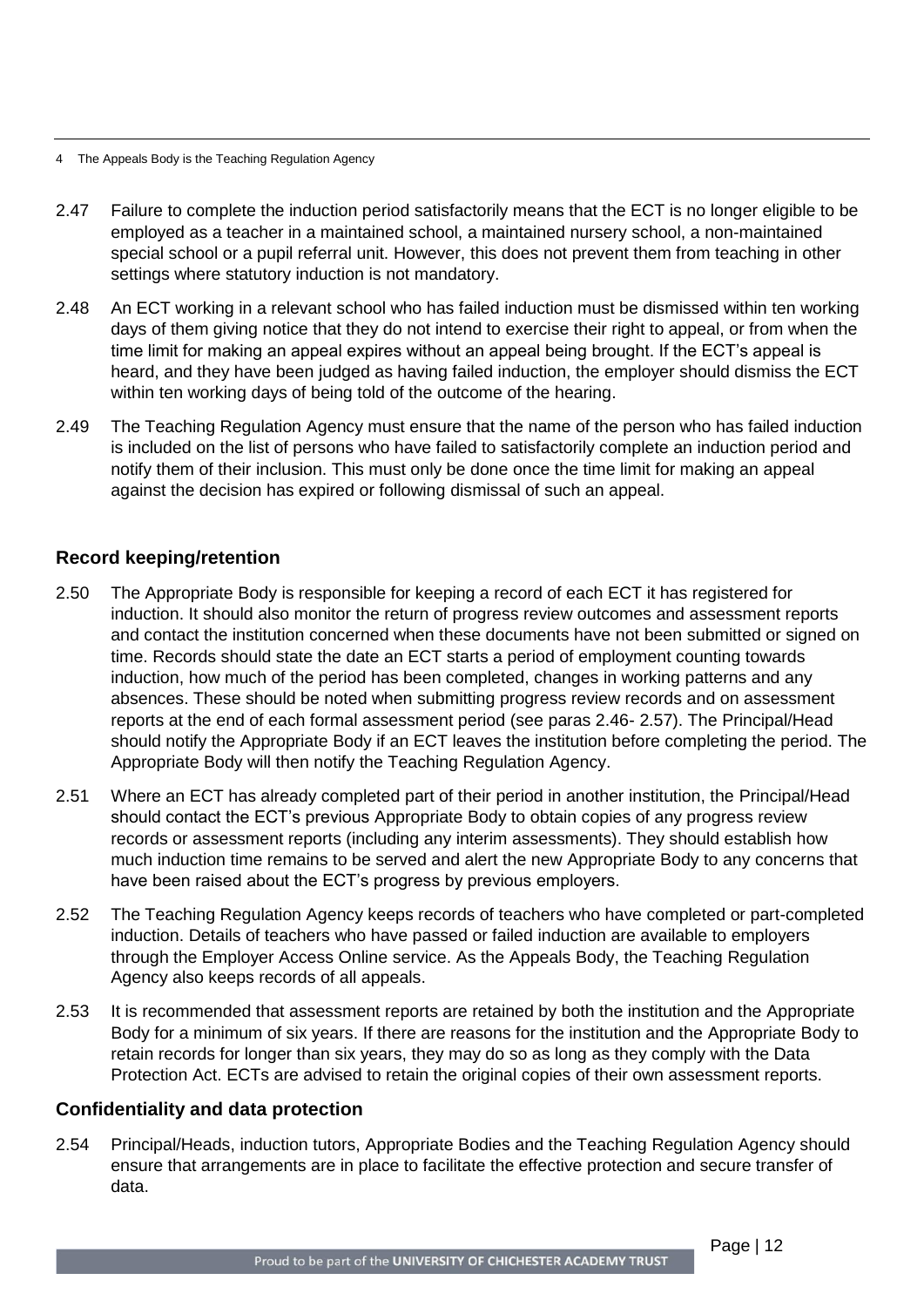- 2.55 The induction process and the assessments generated from it should be always treated with confidentiality and should not be shared with anyone not directly involved in the induction process. It should be made clear to anyone viewing such documents that they are confidential and ECTs must be made aware of who has been granted access to their assessments.
- 2.56 The local governing body can request general reports on the progress of an ECT on a termly basis but are not automatically entitled to have access to an individual's assessment reports. The exception to this would be when an ECT has raised concerns about a particular issue/assessment via the institution's grievance procedures, which would in many cases require the local governing body to investigate the situation. If at any stage the local governing body has questions or concerns about the quality of the institution's induction arrangements and the roles and responsibilities of staff involved in the process, they can seek guidance from the Appropriate Body.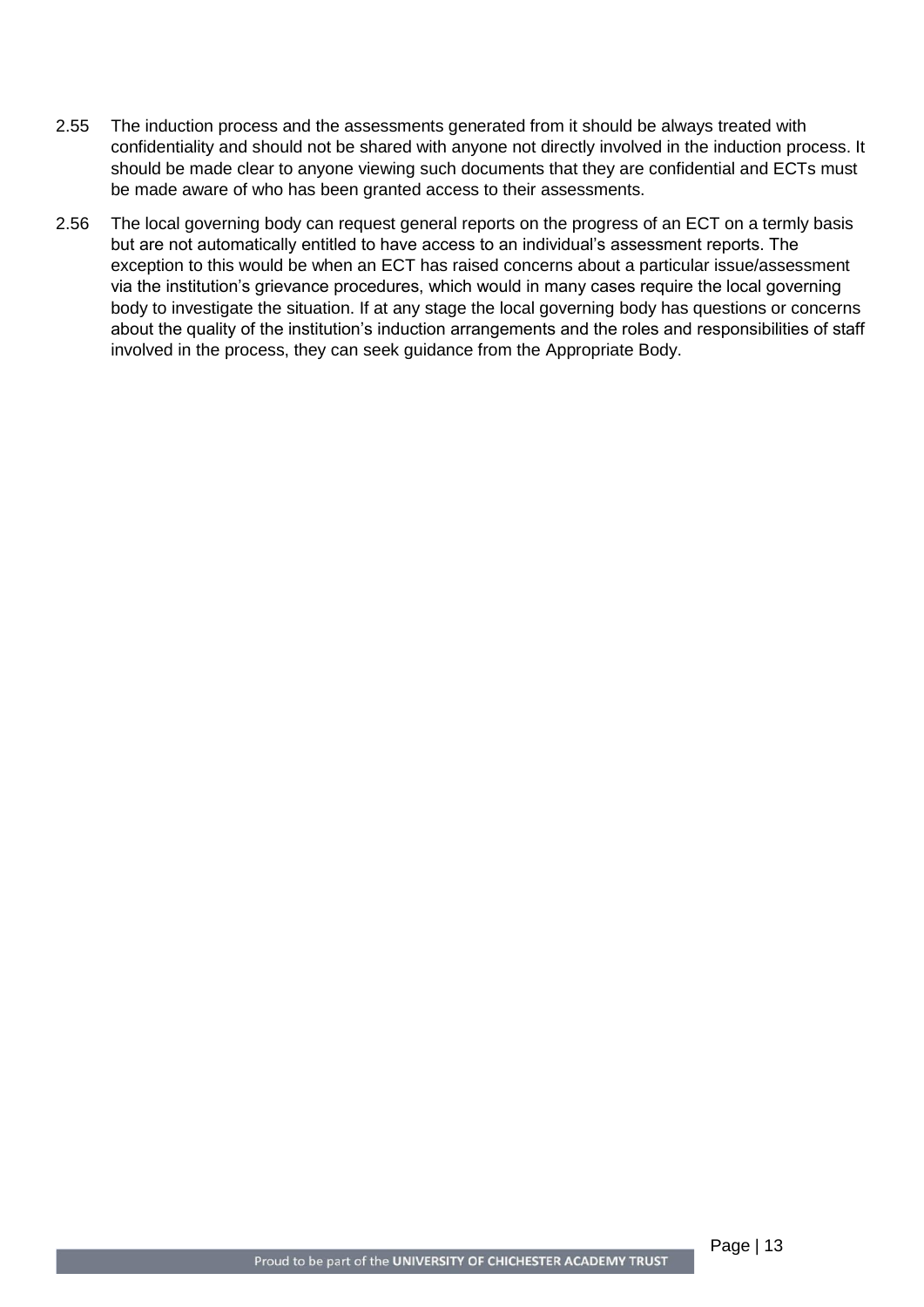### <span id="page-13-0"></span>**3. Special Circumstances**

- 3.1 This section explains the regulations that apply on a less regular basis. It covers:
	- reducing an induction period in recognition of previous teaching experience and exceptional circumstances;
	- extending an induction period;
	- short-term supply teaching and ECTs;
	- ECTs employed simultaneously in two or more institutions;
	- determining completion of induction in the event of loss of data/incorrect data; and
	- special provisions applying to a qualified teacher who has not passed the numeracy skills test on completion of the induction period (Cohort 1).

#### **Reducing the induction period**

- 3.2 Even though some teachers already have significant teaching experience when they enter the maintained sector for the first time, they are still required to serve statutory induction. In such cases, Appropriate Bodies have discretion to reduce the length of the induction period to a minimum of one term (based on a school year of three terms) to recognise this experience.
- 3.3 In making such a decision they should take account of advice from the Principal/Head and must gain the agreement of the teacher concerned. If a teacher wishes to serve the full induction period, they must be permitted to do so. The Appropriate Body may wish to consider what evidence of previous experience and performance they require in reaching their decision, including performance management documentation from previous teaching employment. Reductions should only be considered where an ECT has extensive prior experience of teaching whole-classes to the Teachers' Standards. Examples of when this discretion might be considered appropriate include a teacher who has taught in the independent sector or who has gained QTS via the assessment-only route4.
- 3.4 In such cases, only the final assessment meeting and report (see paras 2.56 2.57) will be required with the Principal/Heads' recommendation on whether the teacher's performance against the Teachers' Standards is satisfactory or if an extension would be appropriate. The Appropriate Body will then follow the induction process in the normal way (see paras 2.60–2.68).
- 3.5 Separately, ECTs serving induction on a part-time basis may, on completion of a period covering but not equivalent to two full years, be able to have their induction period reduced. It is for the Appropriate Body to consider whether to grant a reduction and bring forward the final assessment point. When considering whether to reduce a part-time ECT's induction, the Appropriate Body is expected to consult the Principal/Head and must gain the agreement of the teacher concerned. A reduction should only be made on the basis that the ECT has met the Teachers' Standards.

#### **Extending an induction period to account for ad hoc absences**

3.6 The induction period is automatically extended prior to completion when an ECT's absences per year of induction (or equivalent for part-time teachers) total 30 days or more (with the exception of statutory maternity leave, statutory paternity leave, shared parental leave, statutory adoption leave, or parental bereavement leave (see para 3.7)). In these circumstances the induction period must be

<sup>5</sup> The assessment-only route to QTS allows an individual with a degree to demonstrate that they already meet all therelevant standards without the need for any further training by presenting detailed evidence to an accredited and approved training provider and by having their teaching assessed in a school.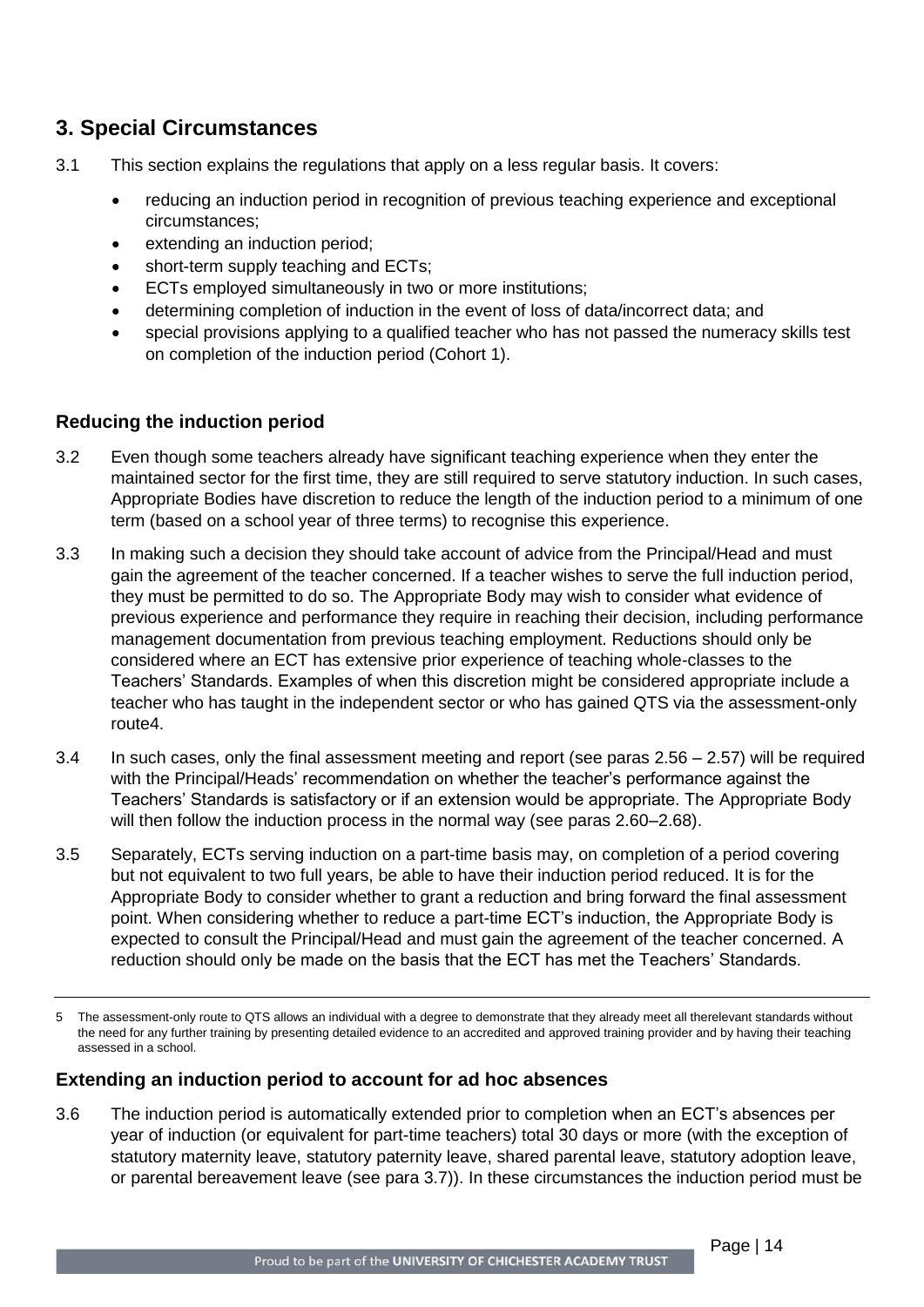extended by the aggregate total of days absent. If the ECT is unable to serve the extension in the same school/institution, the minimum period of employment of one term or equivalent must be served in a new school/institution.

#### **Extension of the induction period prior to completion due to statutory maternity, paternity, adoption, shared parental, or parental bereavement leave**

3.7 ECTs who take statutory maternity leave, statutory paternity leave, statutory adoption leave, shared parental leave, or parental bereavement leave while serving their induction period or an extension to their induction period may decide whether their induction should be extended (or further extended) to reflect the number of days absent for this purpose. Any outstanding assessments should not be made until the ECT returns to work and has had the opportunity to decide whether to extend (or further extend) induction, and any such request must be granted. If an ECT chooses not to extend (or further extend) the induction period, their performance will still be assessed against the Teachers' Standards. It is, therefore, recommended that an individual in this situation seeks advice before making such a decision.

#### **Extension of the induction period after induction has concluded**

- 3.8 The Appropriate Body has the option, when making its decision at the end of the induction period (see paras 2.61–2.65), to extend the period where this can be justified. It determines the length of the extension, the procedure for assessments during it, and the recommendation at its end. The Appropriate Body may decide to extend where there is insufficient evidence on which a decision can be based or where it would be unreasonable to expect the ECT to have demonstrated satisfactory performance against the Teachers' Standards for other reasons. These might include:
	- personal crises;
	- illness;
	- disability;
	- issues around the support during induction; or
	- where there is insufficient evidence within induction documentation for a decision to be made about whether the ECT's performance against the standards is satisfactory.
- 3.9 An ECT may be unable to, or choose not to, serve an extension in the same school in which they completed their original induction period. They will then need to find another post in which to complete the extension to their induction period. In these circumstances the minimum period of employment, of one term, must still be served as the ECT will be working in a new institution.
- 3.10 If an ECT leaves a school having started but before completing their extension, the Principal/Head should complete an interim assessment report and notify the Appropriate Body.

#### **Data loss/error – determining whether induction has been satisfactorily completed**

3.11 In exceptional circumstances, through no fault of the teacher concerned and where records have either been lost or are in error, the Appropriate Body will decide whether the teacher can be deemed to be exempt from induction on the basis that the teachers has met the Teachers' Standards. (see para 24 of Schedule 1 of the Regulations). Each case must be considered on its own merits.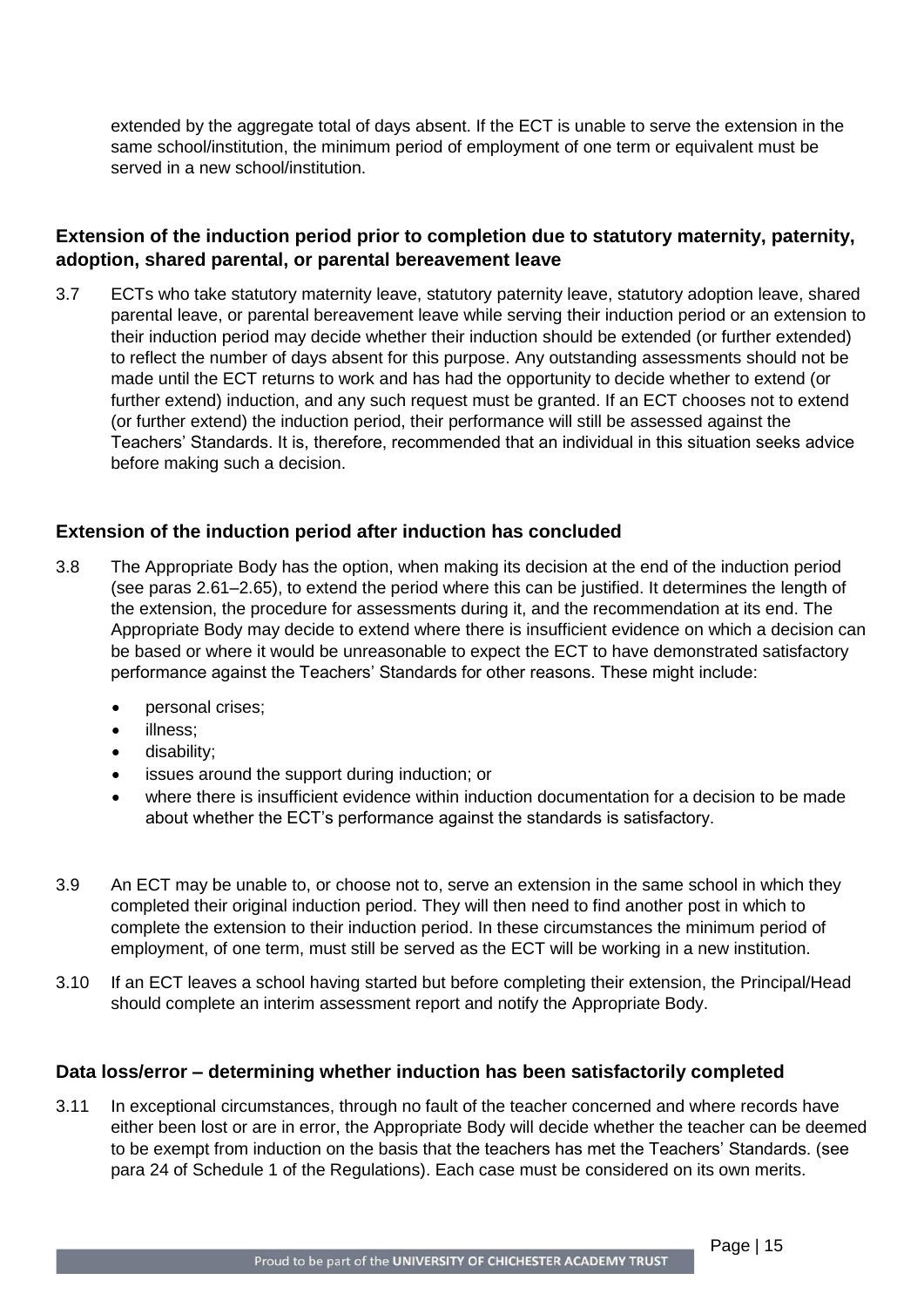3.12 The Appropriate Body will want to ensure that every avenue has been explored to recover the missing data or identify an audit trail before making such a decision. The Appropriate Body, in reaching its decision, should consider the strength of evidence that an error has occurred or that records are missing or lost. It should also consider evidence that the teacher has demonstrated they have performed satisfactorily against the Teachers' Standards based on evidence from the teacher's previous performance management reviews, and where appropriate, the most recent performance management review statements. If in doubt, the Appropriate Body may wish to consider other options such as a full or reduced period of induction.

#### **ECTs completing induction in more than one institution simultaneously**

- 3.13 In all cases where induction is served in more than one institution simultaneously, one Principal/Head acts as the lead Principal/Heads. The lead Principal/Head:
	- Is expected to ensure that they are satisfied that all posts are suitable for induction (see paras 2.17 – 2.18), and provide a fair opportunity for the ECT to demonstrate that they have performed satisfactorily against all of the Teachers' Standards by the end of the induction period;
	- is responsible for consulting with and gathering evidence from the other Principal/Head;
	- should also, in the case of unattached teachers<sup>6</sup>, where appropriate, consult the Head of Service<sup>7</sup> from the local authority; and
- 6 Unattached teachers are defined as, a teacher employed by a local authority who is: (a) notattached to a particular school, or
	- (b) employed otherwise than at a school.
- 7 The Head of Service is the person at the local authority responsible for the line management of the ECT.
	- having coordinated the evidence, make the recommendation to the Appropriate Body on whether the ECT has performed satisfactorily against all of the Teachers' Standards. Methods of sharing information and gathering evidence for progress reviews, classroom observation and formal assessments should be clear to all those involved in the process, including the ECT.
- 3.14 In all cases where induction is served in more than one institution simultaneously, it is essential that one Appropriate Body takes the lead in making the decision, following the recommendation from the lead Principal/Head.
- 3.15 For ECTs serving induction in more than one institution simultaneously, the separate contracts are added together to calculate the number of days in which induction must be served and recorded by the lead Principal/Head. Each separate contract of employment must meet the minimum period criteria (see paras 2.32–2.34).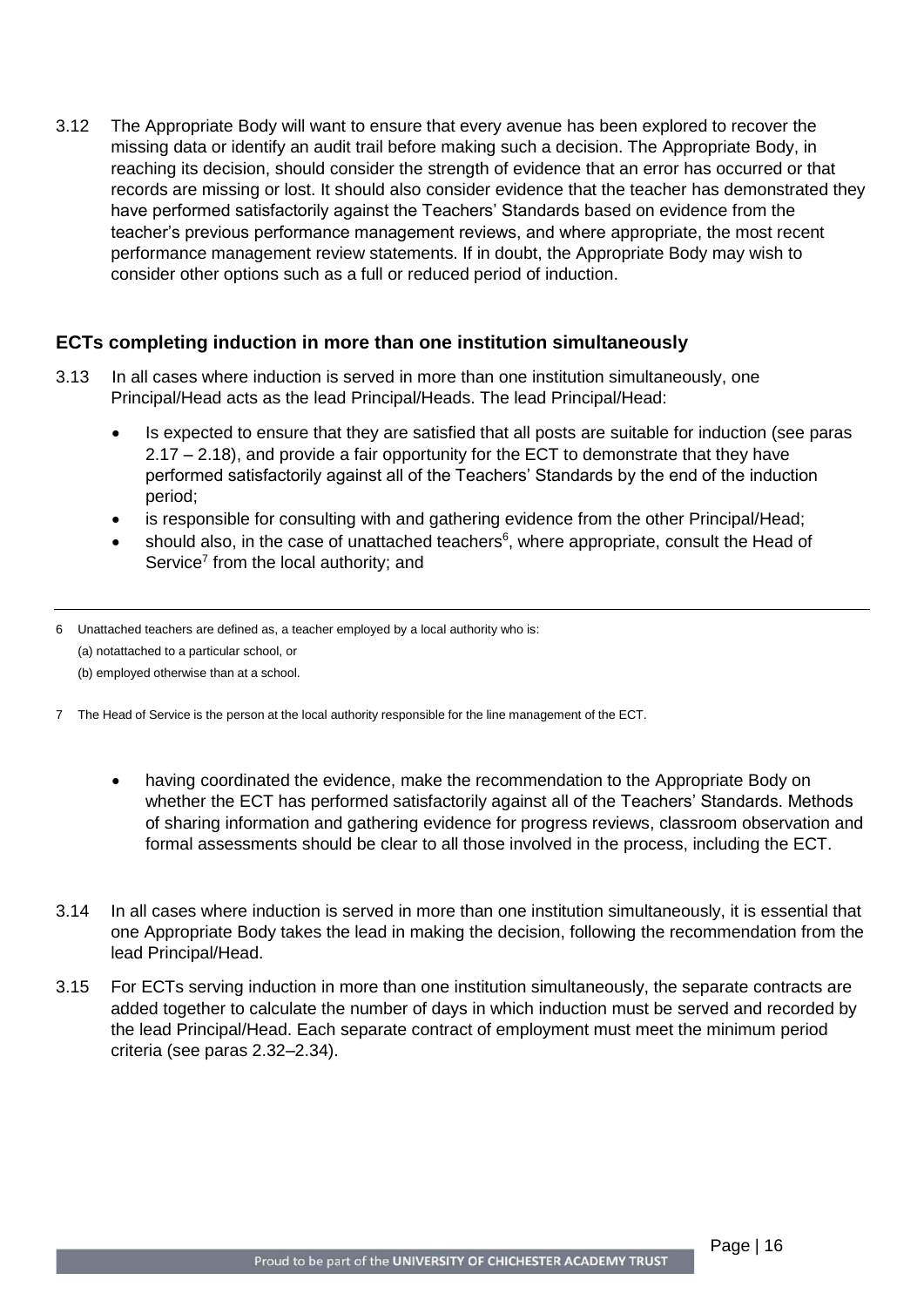### <span id="page-16-0"></span>**4. Unsatisfactory Progress and Appeals**

#### **Putting in place additional monitoring and support**

- 4.1 Where the induction tutor determines during the progress review that the ECT is not making satisfactory progress against the Teachers' Standards, they should state this clearly within the progress review record and clearly outline the support plan they have put in place to assist the ECT in getting back on track. The induction tutor is expected to notify the Appropriate Body of this determination and share both the progress review record and support plan for the Appropriate Body to review.
- 4.2 If it becomes apparent that an ECT is not making satisfactory progress in the first formal assessment, the Appropriate Body should be informed, and the Principal/Head should ensure that additional monitoring and support measures are put in place immediately. It is important that the ECT is made aware of where they need to improve their practice and given every opportunity to raise their performance. The Principal/Head and the Appropriate Body should be satisfied that:
	- areas in which improvement is needed have been correctly identified;
	- appropriate objectives have been set to guide the ECT towards satisfactory performance against the Teachers' Standards; and
	- an effective support programme is in place to help the ECT improve their performance.
- 4.3 If the ECT's progress is still unsatisfactory in subsequent progress reviews following the first assessment point, induction tutors should continue to deliver progress reviews as set out above, including reviewing and revising the ECT's objectives and support plan, linking these with the Teachers' Standards and sharing with the ECT, Principal/Head and Appropriate Body.

#### **Action if performance is still unsatisfactory**

- 4.4 Where there are still concerns about the ECT's progress between formal assessment one and two the induction tutor should explain to the ECT the consequences of failure to complete the induction period satisfactorily and discuss fully with the ECT:
	- the identified weaknesses;
	- the agreed objectives previously set in relation to the requirements for the satisfactory completion of induction, updating these as necessary;
	- details of additional monitoring and support put in place;
	- the evidence used to inform the judgement; and
	- details of the improvement plan for the next assessment period.
- 4.5 As with all progress reviews, the progress review record should capture the ECT's unsatisfactory performance against the Teachers' Standards and be shared with the Appropriate Body alongside the corresponding support plan.
- 4.6 The completion of the assessment report will reflect the current rate of progress and brief details of the issues discussed.

#### **Action in the event of serious capability problems**

4.7 In a few particularly serious cases it may be necessary to instigate capability procedures at a stage before the end of the induction period, which may lead to dismissal before the end of the induction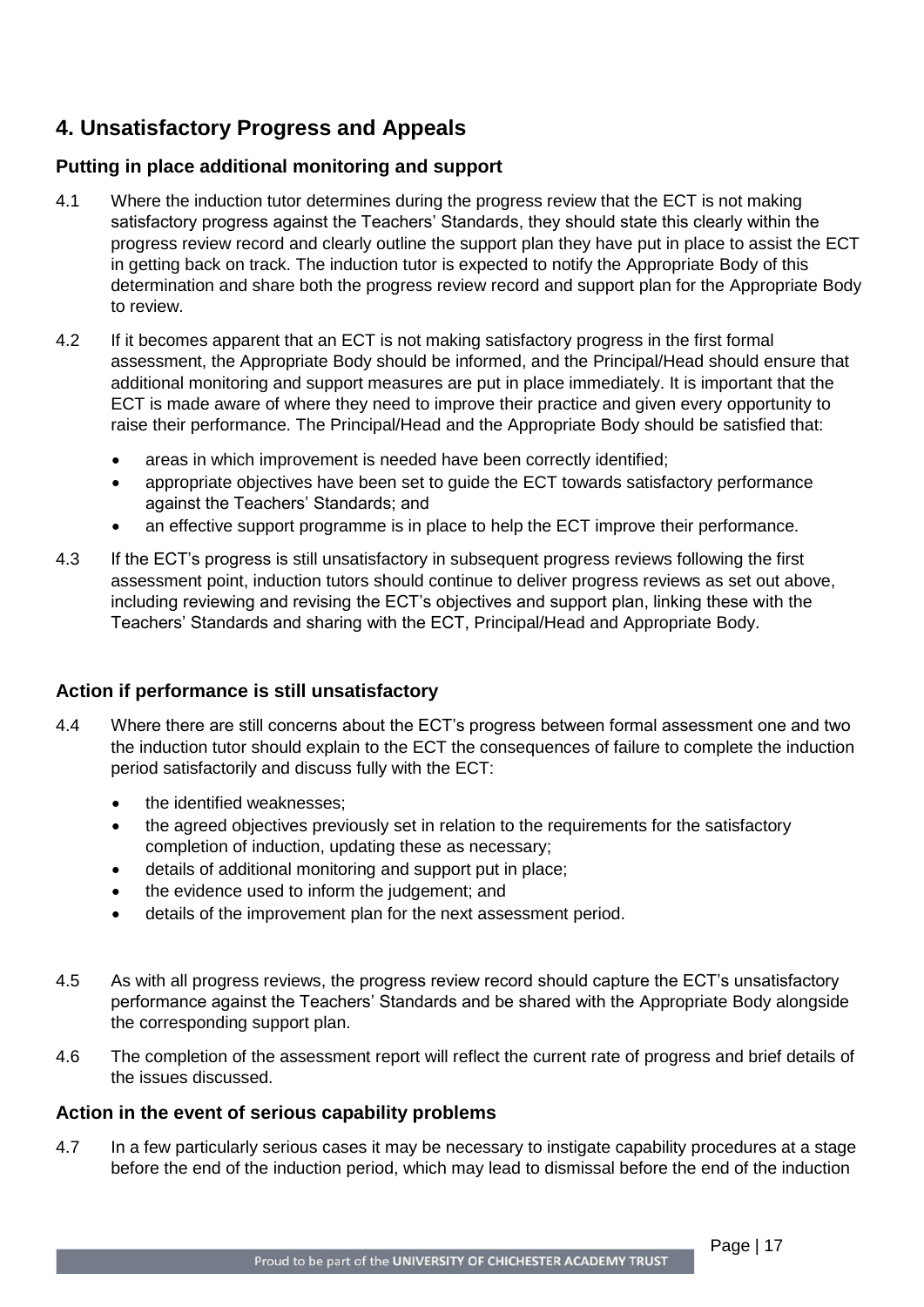period. If this is the case, for as long as the ECT remains at the institution the induction process must continue in parallel with the capability procedure. The Appropriate Body should be informed.

4.8 Dismissal on the grounds of capability before the end of the induction period does not prevent the ECT from completing induction at another institution, as all ECTs must complete a full induction period before they can be judged to have failed induction.

#### **Making an appeal against a decision by the Appropriate Body**

- 4.9 If an ECT fails induction, or has their induction extended, the Appropriate Body must advise the ECT of their right to appeal, who to appeal to, and the time limit for doing so. In England, the Appeals Body is the Teaching Regulation Agency, which acts on behalf of the Secretary of State.
- 4.10 Further guidance about the appeals process is available at: https://www.gov.uk/government/publications/induction-appealsprocedures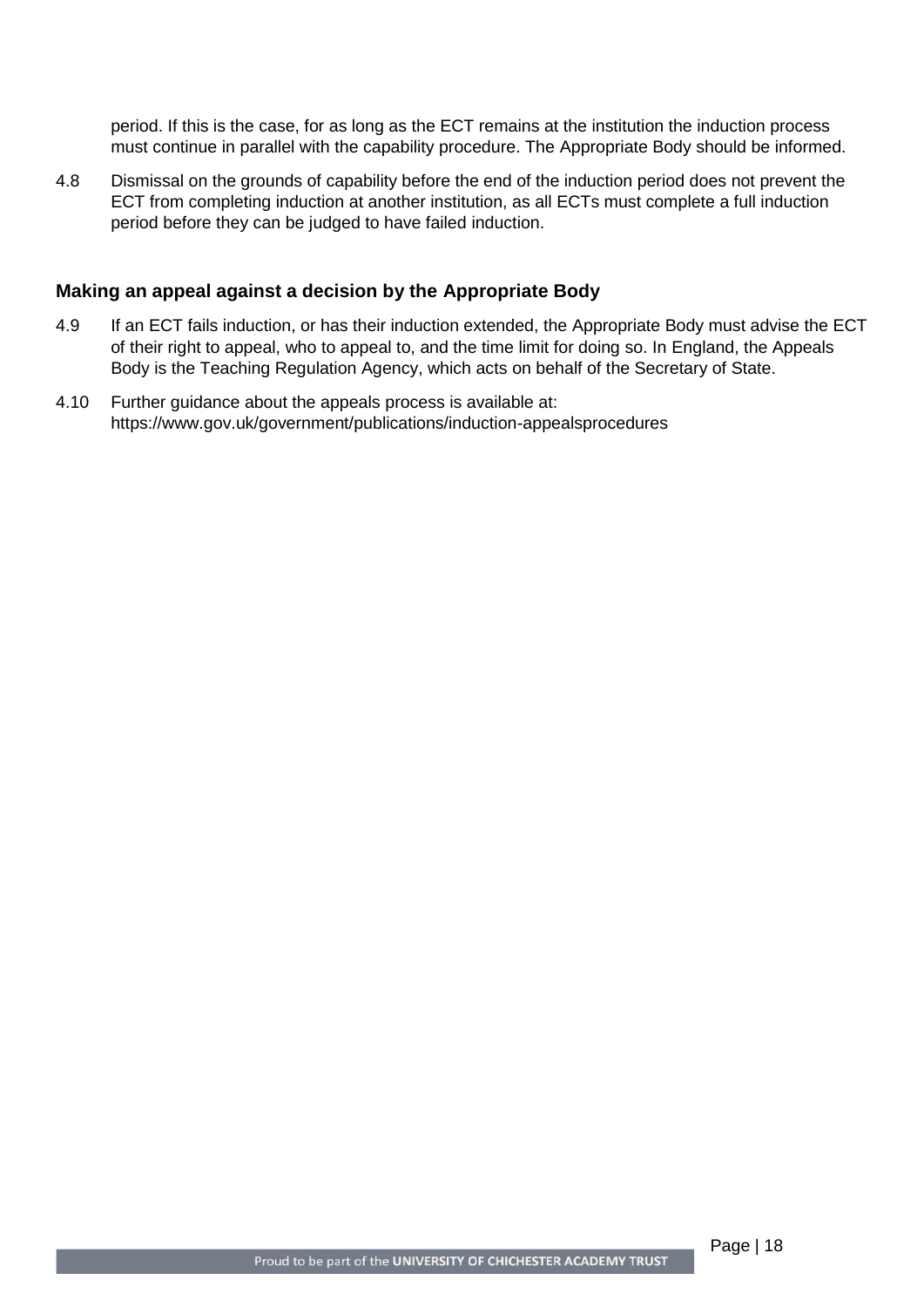### <span id="page-18-0"></span>**5. Roles and Responsibilities**

5.1 This section summarises the roles and responsibilities of those involved in the induction process.

### **The ECT**

- 5.2 The ECT is expected to:
	- provide evidence that they have QTS and are eligible to start induction;
	- meet with their induction tutor to discuss and agree priorities for their induction programme and keep these under review;
	- agree with their induction tutor how best to use their reduced timetable allowance and guarantee engagement with their ECF-based induction programme;
	- provide evidence of their progress against the Teachers' Standards (see para 1.8);
	- participate fully in the agreed monitoring and development programme;
	- raise any concerns with their induction tutor as soon as practicable;
	- consult their Appropriate Body named contact at an early stage if there are, or may be, difficulties in resolving issues with their tutor/within the institution;
	- keep track of and participate effectively in the scheduled classroom observations, progress reviews and formal assessment meetings;
	- agree with their induction tutor the start and end dates of the induction period/part periods and the dates of any absences from work during any period/part period; and
	- retain copies of all assessment reports.

#### **Principals/Heads**

- 5.3 The Principal/Head is, along with the Appropriate Body, jointly responsible for the monitoring, support and assessment of the ECT during induction, and is expected to:
	- check that the ECT has been awarded QTS;
	- clarify whether the teacher needs to serve an induction period or is exempt;
	- agree, in advance of the ECT starting the induction programme, which body will act as the Appropriate Body;
	- notify the Appropriate Body when an ECT is taking up a post in which they will be undertaking induction;
	- ensure that the requirements for a suitable post for induction are met;
	- ensure the induction tutor has the ability and sufficient time to carry out their role effectively;
	- ensure that the mentor has the ability and sufficient time to carry out their role effectively;
	- ensure an appropriate ECF-based induction programme is in place;
	- ensure the ECT's progress is reviewed regularly, including through observations of and feedback on their teaching;
	- ensure that assessments are carried out and reports completed and sent to the Appropriate Body;
	- maintain and retain accurate records of employment that will count towards the induction period;
	- ensure that all monitoring and record keeping is done in the most streamlined and least burdensome way;
	- make the governing body aware of the arrangements that have been put in place to support ECTs serving induction;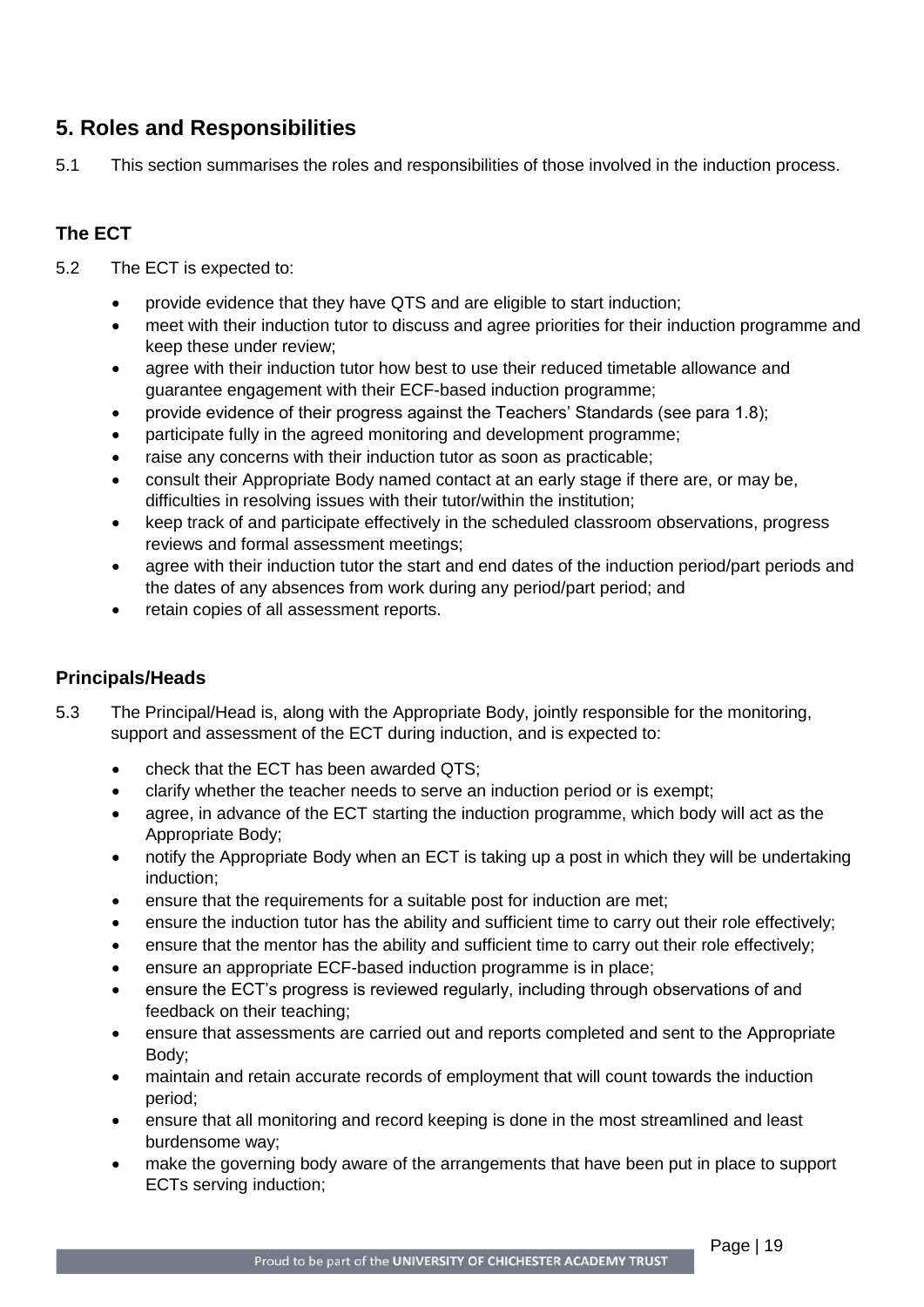- make a recommendation to the Appropriate Body on whether the ECT's performance against the Teachers' Standards is satisfactory or requires an extension;
- participate appropriately in the Appropriate Body's quality assurance procedures; and
- retain all relevant documentation/evidence/forms on file for six years.
- 5.4 There may also be circumstances where the Principal/Head is expected to:
	- obtain interim assessments from the ECT's previous post;
	- act early, alerting the Appropriate Body when necessary, in cases where an ECT may be at risk of not completing induction satisfactorily;
	- ensure third-party observation of an ECT who may be at risk of not performing satisfactorily against the Teachers' Standards;
	- notify the Appropriate Body as soon as absences total 30 days or more;
	- periodically inform the local governing body about the institution's induction arrangements;
	- advise and agree with the Appropriate Body where, in exceptional cases, it may be appropriate to reduce the length of the induction period or deem that it has been satisfactorily completed;
	- consult with the Appropriate Body in cases where a part-time ECT has completed a period covering, but not equivalent to, two school years and has met the necessary requirements to reduce induction;
	- provide interim assessment reports for staff moving school in between formal assessment periods; and
	- notify the Appropriate Body when an ECT serving induction leaves the institution.

#### **Induction tutors**

- 5.5 The induction tutor (or the Principal/Head if carrying out this role) is expected to:
	- provide, or coordinate, guidance for the ECT's professional development (with the Appropriate Body where necessary);
	- carry out regular progress reviews throughout the induction period;
	- undertake two formal assessment meetings during the total induction period coordinating input from other colleagues as appropriate (normally one at the end of term three and one at the end of term six, or pro rata for part-time staff);
	- carry out progress reviews in terms where a formal assessment does not occur;
	- inform the ECT following progress review meetings of the determination of their progress against the Teachers' Standards and share progress review records with the ECT, Principal/Head and Appropriate Body;
	- inform the ECT during the assessment meeting of the judgements to be recorded in the formal assessment record and invite the ECT to add their comments;
	- ensure that the ECT's teaching is observed and feedback provided;
	- ensure ECTs are aware of how, both within and outside the institution, they can raise any concerns about their induction programme or their personal progress;
	- take prompt, appropriate action if an ECT appears to be having difficulties; and
	- ensure that all monitoring and record keeping is done in the most streamlined and least burdensome way, and that requests for evidence from ECTs do not require new documentation but draw on existing working documents.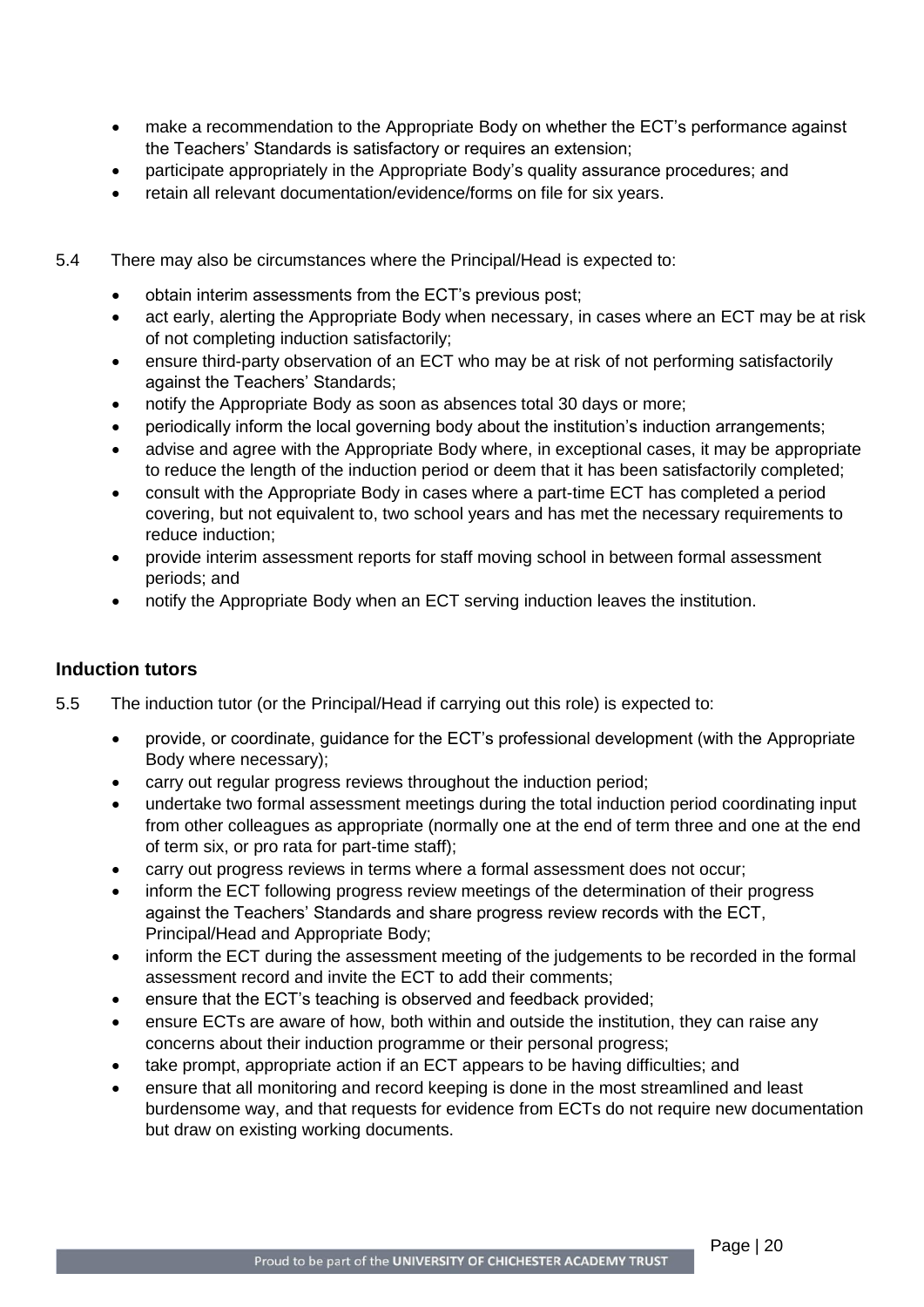#### **Mentors**

- 5.6 The mentor (or the induction tutor if carrying out this role) is expected to:
	- regularly meet with the ECT for structured mentor sessions to provide effective targeted feedback;
	- work collaboratively with the ECT and other colleagues involved in the ECT's induction within the same school to help ensure the ECT receives a high-quality ECF-based induction programme;
	- provide, or broker, effective support, including phase or subject specific mentoring and coaching; and
	- take prompt, appropriate action if an ECT appears to be having difficulties.

#### **Appropriate Bodies - HISP Teaching School Hub**

- 5.7 The Appropriate Body has the main quality assurance role within the induction process. Through quality assurance, the Appropriate Body should assure itself that:
	- Principal/Head (and local governing bodies where appropriate) are aware of, and are capable of meeting their responsibilities for monitoring support and assessment. This includes checking that an ECT receives an ECF-based induction programme, a designated induction tutor and mentor, and the reduced timetable; and
	- the monitoring, support, assessment and guidance procedures in place are fair and appropriate.
- 5.8 The role of an Appropriate Body can only be performed by the body specified in regulations and must not be delegated. The Appropriate Body may work with partners who can support or facilitate the delivery of the roles and responsibilities. The Appropriate Body itself must retain full responsibility for regulatory duties and powers including overseeing induction and decisions on passing induction.
- 5.9 The Appropriate Body should, on a regular basis, consult with Principal/Head on the nature and extent of the quality assurance procedures it operates, or wishes to introduce. Institutions are required to work with the Appropriate Body to enable it to discharge its responsibilities effectively.

#### **Teaching Regulation Agency**

5.11 The Teaching Regulation Agency will carry out specific duties on behalf of the Secretary of State, including:

#### **Statutory**

- hearing appeals; and
- ensuring that the names of ECTs who have failed induction are included on the list of persons who have failed to satisfactorily complete an induction period.

#### **Non-statutory**

 recording the progress of ECTs through their induction process and providing details of teachers who have passed or failed induction to employers through the Employer Access Online service.